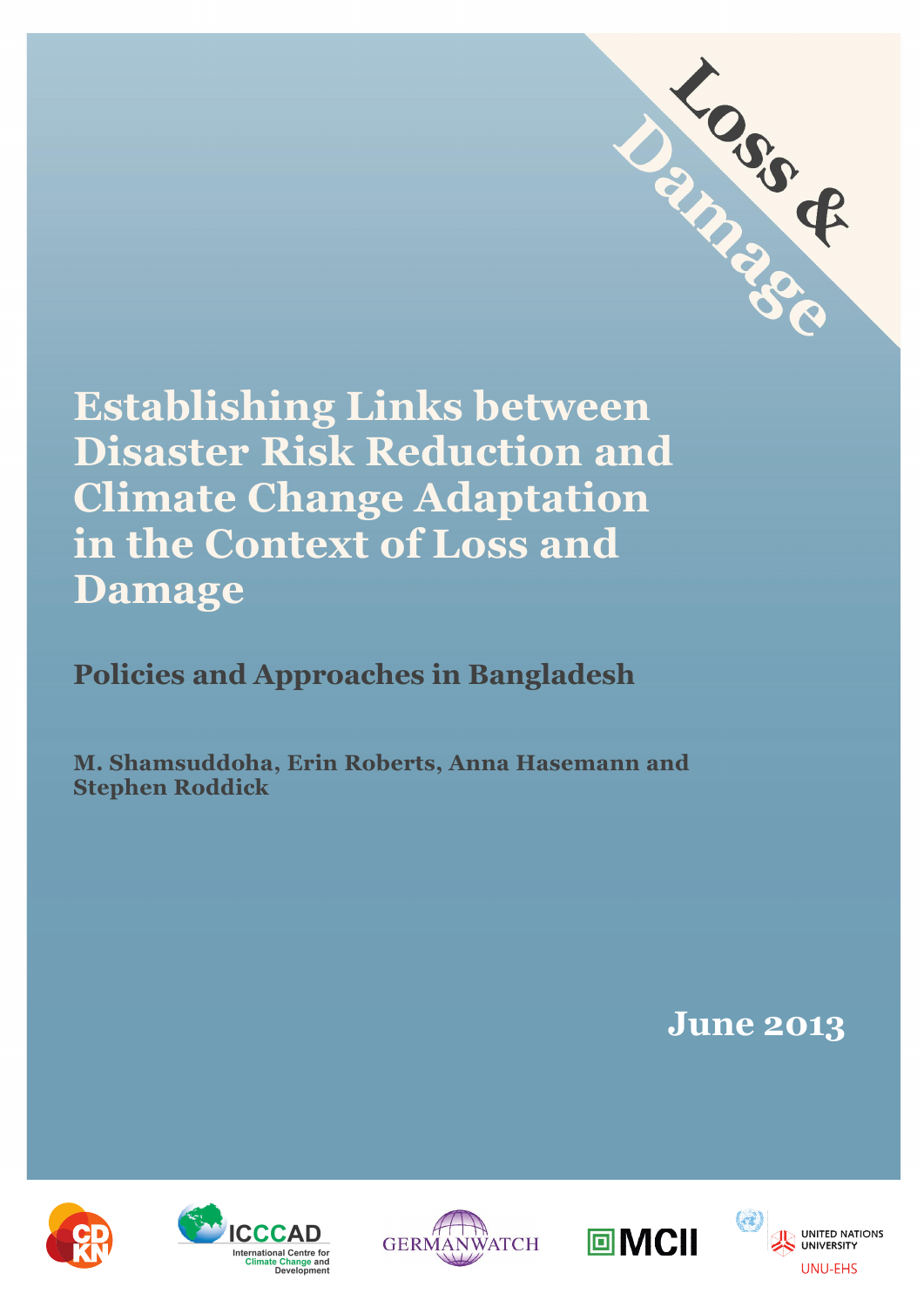Establishing Links between Disaster Risk Reduction and Climate Change Adaptation in the Context of Loss and Damage



Authors/contributors: M. Shamsuddoha\*, Erin Roberts\*\*, Anna Hasemann\*\* and Stephen Roddick\*\*

\*Center for Participatory Research and Development (CPRD) \*\*The International Centre for Climate Change and Development (ICCCAD)

Responsibility for the content solely lies with the authors. The views expressed in this paper do not necessarily reflect the individual views of the organizations carrying out the Loss and Damage in Vulnerable Country Initiative.

Editor/Layout: Laura Schäfer

.<br>-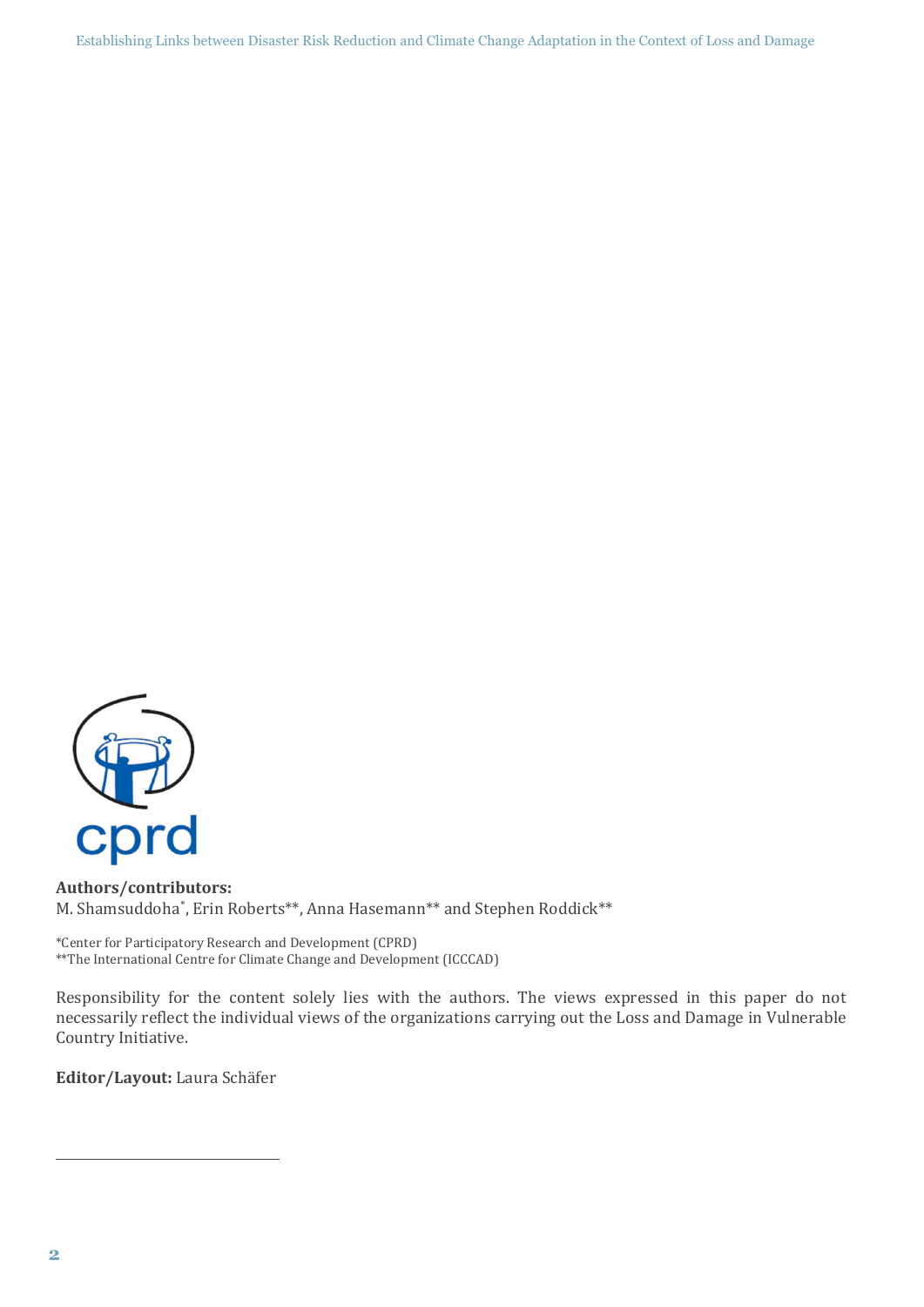## **Table of Contents**

| 2.1.                                                                                    |  |
|-----------------------------------------------------------------------------------------|--|
| 2.2.                                                                                    |  |
|                                                                                         |  |
| 3.1.                                                                                    |  |
|                                                                                         |  |
|                                                                                         |  |
| 4.1.                                                                                    |  |
| 4.2                                                                                     |  |
| 4.3.                                                                                    |  |
| 4.4.                                                                                    |  |
| 4.5.                                                                                    |  |
| 5. Addressing Loss and Damage: Recommendations for Practical and Institutional Reform24 |  |
| 5.1.                                                                                    |  |
| 5.2.                                                                                    |  |
|                                                                                         |  |
|                                                                                         |  |
|                                                                                         |  |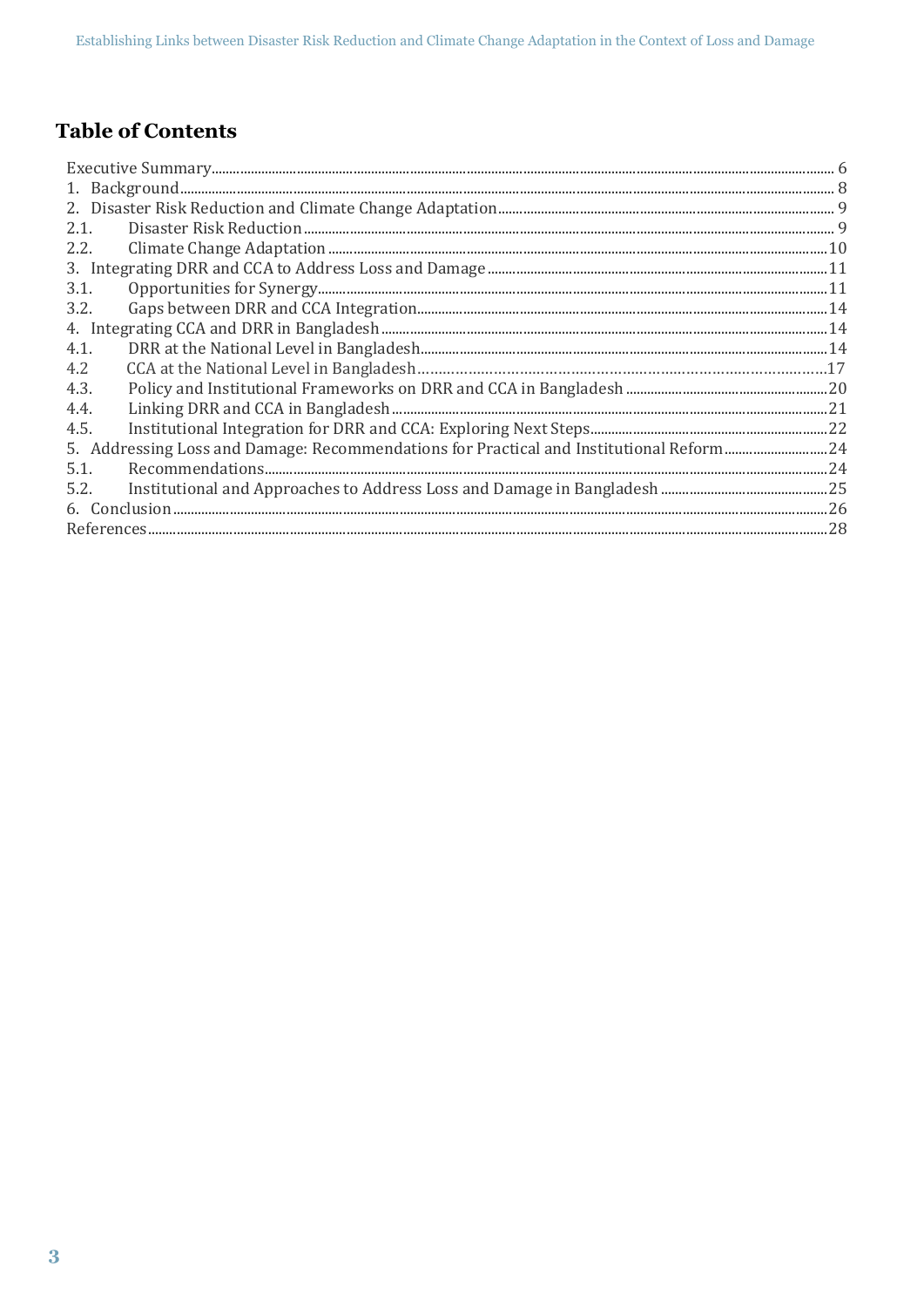## List of Figures

| Figure 7. Conceptual Framework on Climate Change Related Policy and Institutions in Bangladesh23      |  |
|-------------------------------------------------------------------------------------------------------|--|
| Figure 8. Proposed Institutional Set-up for Addressing Loss and Damage Associated with the Impacts of |  |
|                                                                                                       |  |

## List of Tables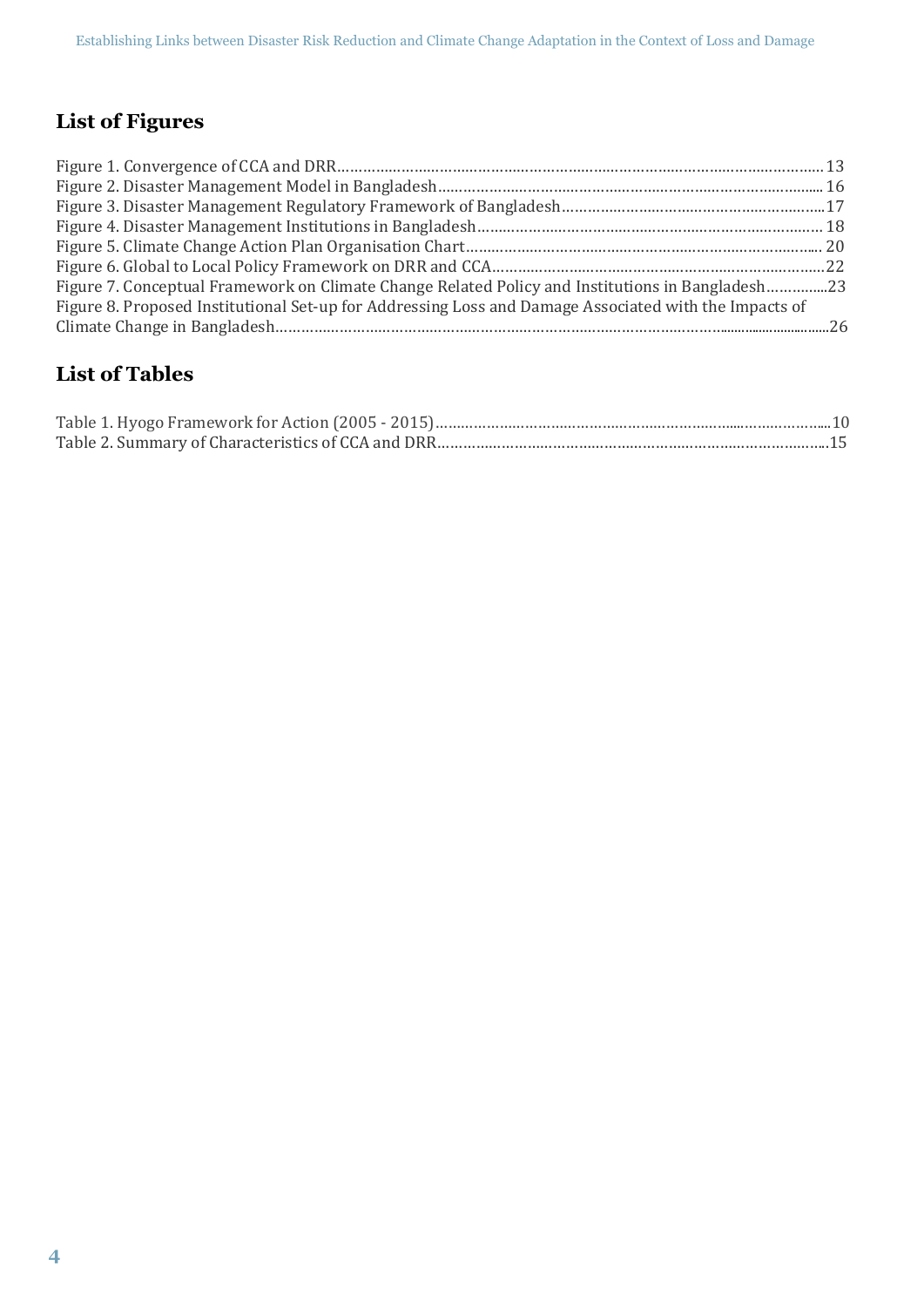## Acronyms

| Ministry of Disaster Management and Relief<br><b>MoDMR</b><br>Ministry of Environment and Forests<br>MoEF<br>Ministry of Planning<br>MoP<br>National Adaptation Programme of Action<br><b>NAPA</b><br>National Disaster Management Committee<br><b>NDMC</b><br>NGO Coordination Committee on Disaster Management<br><b>NGOCC</b><br>National Plan for Disaster Management<br><b>NPDM</b><br>South Asian Associated for Cooperation<br><b>SAARC</b><br>Subsidiary Body for Implementation<br><b>SBI</b><br><b>Small Island Developing States</b><br><b>SIDS</b><br>SOD | <b>BCCRF</b><br><b>BCCSAP</b><br><b>BCCTF</b><br><b>CCU</b><br>COP<br><b>CSDDWS</b><br><b>DoDM</b><br><b>DMB</b><br><b>DMTATF</b><br><b>FPOCG</b><br><b>HFA</b><br><b>IPCC</b><br><b>LDC</b> | Bangladesh Climate Change Resilience Fund<br>Bangladesh Climate Change Strategy and Action Plan<br>Bangladesh Climate Change Trust Fund<br>Climate Change Unit<br>Conference of the Parties<br>Committee for Speedy Dissemination of Disaster Related Warning/ Signals<br>Department of Disaster Management<br>Disaster Management Bureau<br>Disaster Management Training and Public Awareness Building Taskforce<br><b>Focal Point Operation Coordination Group</b><br>Hyogo Framework for Action<br>Intergovernmental Panel on Climate Change<br><b>Least Developed Countries</b> |
|-----------------------------------------------------------------------------------------------------------------------------------------------------------------------------------------------------------------------------------------------------------------------------------------------------------------------------------------------------------------------------------------------------------------------------------------------------------------------------------------------------------------------------------------------------------------------|----------------------------------------------------------------------------------------------------------------------------------------------------------------------------------------------|-------------------------------------------------------------------------------------------------------------------------------------------------------------------------------------------------------------------------------------------------------------------------------------------------------------------------------------------------------------------------------------------------------------------------------------------------------------------------------------------------------------------------------------------------------------------------------------|
| <b>Standing Order on Disasters</b>                                                                                                                                                                                                                                                                                                                                                                                                                                                                                                                                    |                                                                                                                                                                                              |                                                                                                                                                                                                                                                                                                                                                                                                                                                                                                                                                                                     |
| United Nations Framework Convention on Climate Change<br><b>UNFCCC</b><br>United Nations International Strategy for Disaster Reduction<br><b>UNISDR</b><br>United Nations International Decade for Natural Disaster Reduction<br><b>UNIDNR</b>                                                                                                                                                                                                                                                                                                                        |                                                                                                                                                                                              |                                                                                                                                                                                                                                                                                                                                                                                                                                                                                                                                                                                     |
|                                                                                                                                                                                                                                                                                                                                                                                                                                                                                                                                                                       |                                                                                                                                                                                              |                                                                                                                                                                                                                                                                                                                                                                                                                                                                                                                                                                                     |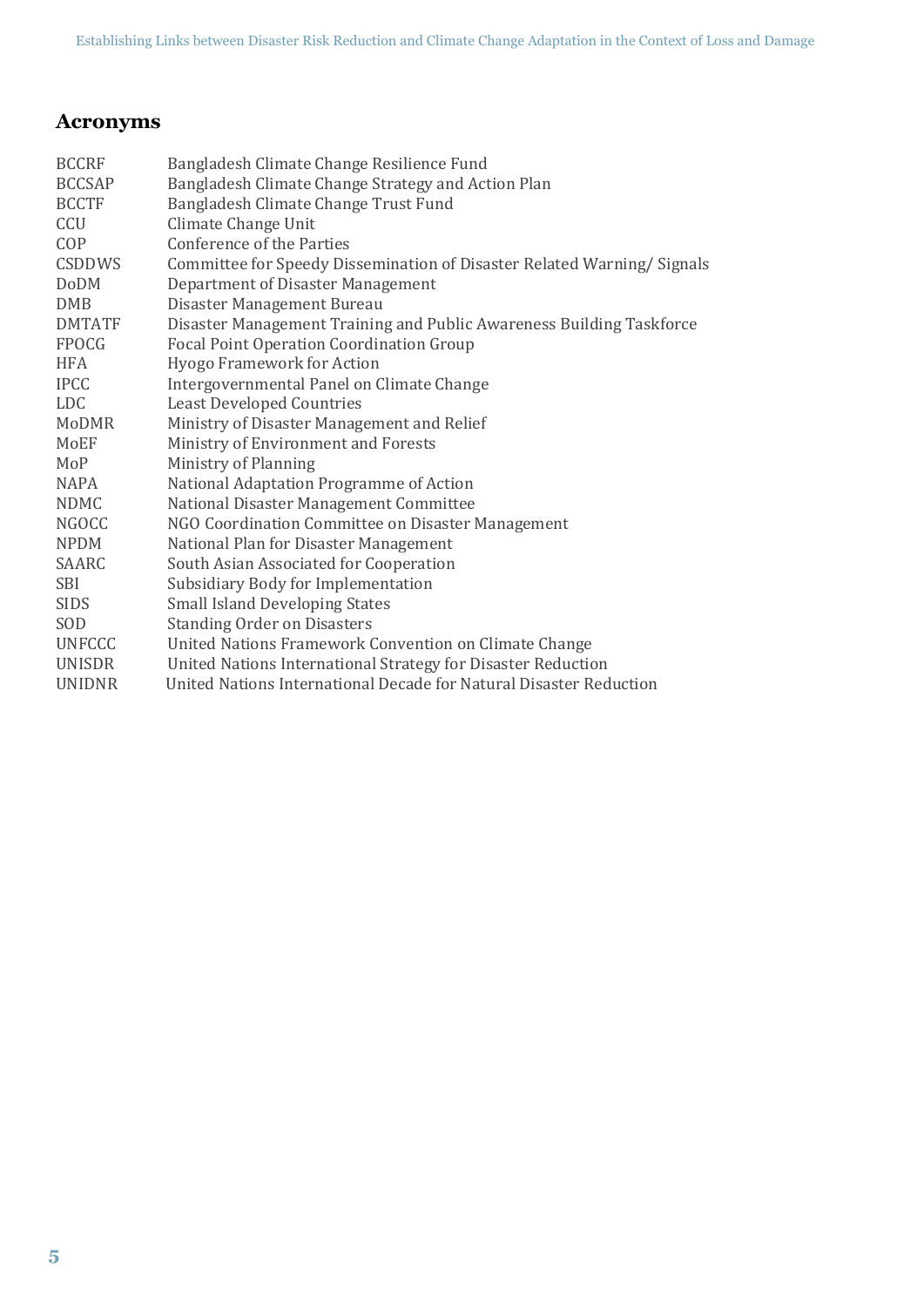## Executive Summary

The overarching aim of this paper is to examine the challenges of addressing loss and damage through national institutional arrangements that integrate disaster risk reduction (DRR) and climate change adaptation (CCA) in Bangladesh. As DRR and CCA share many aims and methodologies, greater synthesis and coordination between these two fields will help to eliminate redundancy, increase costeffectiveness and leverage the respective advantages of each.

# *…climate change will bring a range of impacts that affected populations will not be able to adapt to*

This will be increasingly important in the years ahead, as climate change will bring a range of impacts that affected populations will not be able to adapt to. Therefore, a policy and institutional framework that takes an integrated approach to facilitating adaptation (where possible) and addressing loss and damage (where unavoidable) by combining the theory and practice of DRR and CCA will likely help reduce loss and damage and build climate resilient communities. To this end, this paper analyses DRR and CCA policies, strategies, institutions and approaches and identifies areas where greater synergy may be achieved for addressing loss and damage in the national context of Bangladesh.

At the global level, responsibilities on DRR and CCA have been established under the Hyogo Framework for Action (HFA) and the United Nations Framework Convention on Climate Change (UNFCCC), respectively. Developed in 2005, the HFA was the first plan that emerged at the international level, which explained, in detail, steps that needed to be taken by different actors and sectors to effectively reduce disaster-related losses (UNISDR, 2013). While the UNFCCC was originally developed in 1992 to prevent "dangerous" anthropologic interference with the climate system" (UN, 1992, Article 2), it has since expanded in scope and now includes CCA as a major area of focus. Given that the HFA and the UNFCCC have developed distinct institutions for dealing with DRR and CCA, respectively, at the global level, it will be a challenge to develop institutional arrangements at the local and national levels to address loss and damage from climate change impacts and link to these international institutions.

Over the years, Bangladesh has made significant progress on both DRR and CCA efforts, developing extensive experience on DRR and post-disaster response and creating national strategies and action plans to address climate change. Bangladesh has a comprehensive range of tools on DRR, both at the national and local levels. At the national level, the National Plan for Disaster Management 2010, the Standing Order on Disasters and the National Plan for Disaster Management are among current policies and plans to address disaster risk reduction. Meanwhile, the Bangladesh Climate Change Strategy and Action Plan, the Bangladesh Climate Change Trust Fund and the Bangladesh Climate Change Resilience Fund are the main strategies to address CCA at the national level. Progress on each front is encouraging in its own right, but with respect to facilitating greater collaboration and cooperation between these two areas – administered by the Ministry of Disaster Management and Relief (MoDMR) and the Ministry of Environment and Forests (MoEF), respectively – these legislative and bureaucratic "silos" may prove to be a hindrance.

Despite clear challenges, stakeholders from both the DRR and CCA communities have emphasised the importance of linking DRR and CCA to develop a comprehensive approach to address loss and damage. As a country experiencing loss and damage from a wide range of climate impacts – from extreme events to slow onset processes Bangladesh is beginning to grapple with the challenges of linking DRR and CCA in a new framework to address loss and damage. This paper will provide a road map for future work towards bridging this divide.

In order to effectively address loss and damage, this paper recommends that the following steps be undertaken:

- 1. Develop a comprehensive policy on the integration of DRR and CCA to address loss and damage from the impacts of both extreme events and slow onset processes;
- 2. Establish a policy body under the Ministry of Planning (MoP) and technical bodies at both the MoEF and the MoDMR, to serve as knowledge hubs and to provide expertise in DRR and CCA respectively to the loss and damage policy wing of the MoP;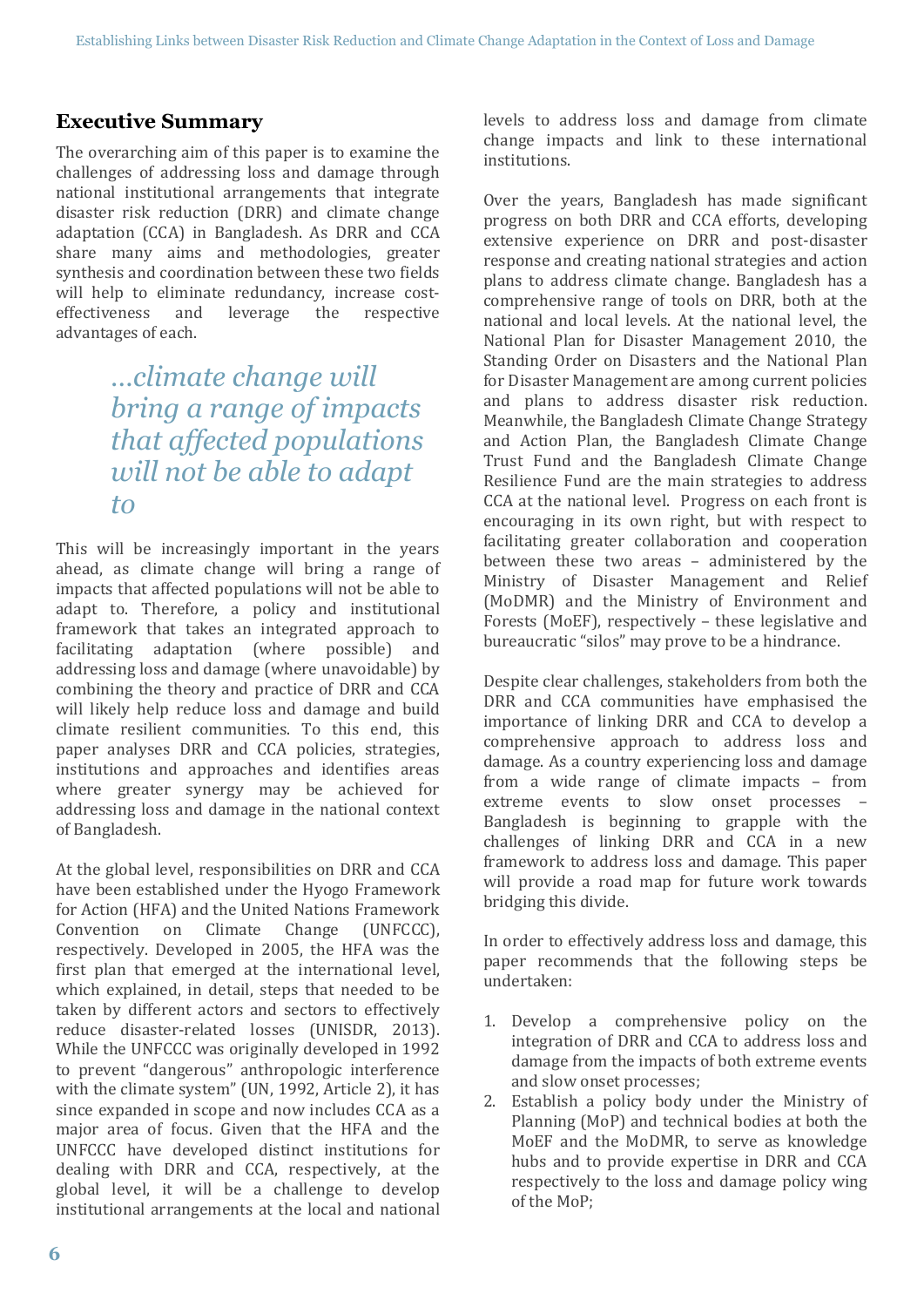- 3. Integrate DRR and CCA in a multi-level institutional framework to address loss and damage from both extreme events and slow onset processes under a common mechanism;
- 4. Strengthen and enhance the capacity for mainstreaming loss and damage into national planning processes and develop vertical and horizontal linkages between sectors and institutions working in areas of development to ensure climate resilient development; and
- 5. Obtain accreditation for the existing National Funding Entities to become National Implementing Entities in order to access support from the international funding mechanisms– both within and outside the UNFCCC - to address loss and damage including through adaptation, mitigation, technology and capacity building.

*…historical emissions have "locked in" a certain level of climate change that will bring unavoidable impacts…*

Implementing these steps will provide Bangladesh with a comprehensive framework under which to begin developing and implementing approaches to address loss and damage that go beyond DRR and CCA. It is now widely accepted that historical emissions have "locked in" a certain level of climate change that will bring unavoidable impacts (UNFCCC, 2012). Thus, though DRR and CCA should continue to be pursued, approaches to address unavoidable loss and damage will need to be implemented simultaneously – and those DRR and CCA approaches that already exist will need to be scaled up. There is no one size fits all approach to address loss and damage. Instead, a mix of DRR, CCA as well as risk retention and risk transfer approaches - among others – to address residual losses and damages will need to be developed and implemented in conjunction with one another.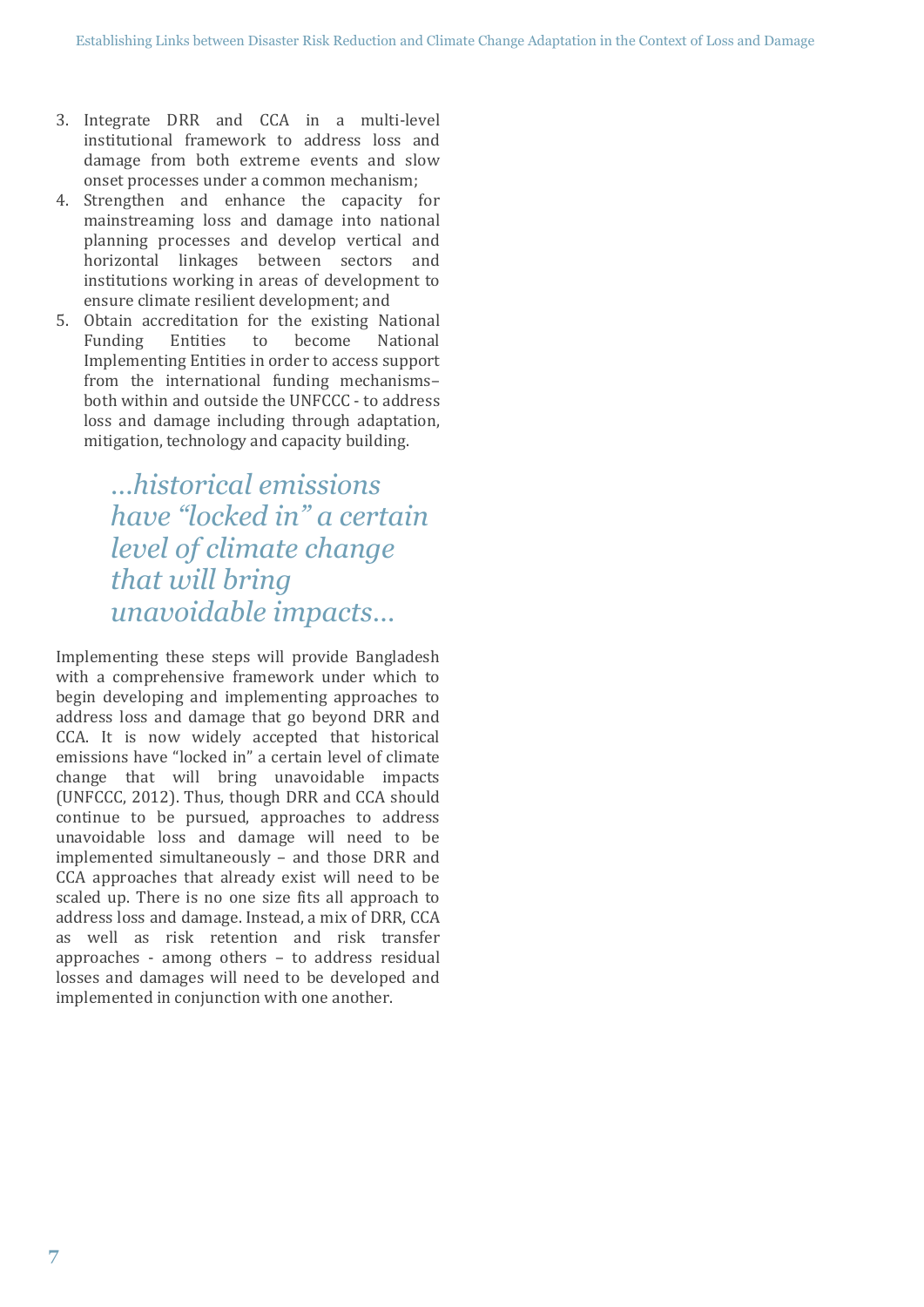## 1.Background

Climate change and its impacts are already inflicting loss and damage around the globe, particularly in the least developed countries (LDCs), small island developing States (SIDS) and African countries (Warner et al., 2012). Given current emission levels and mitigation ambition, loss and damage from climate change impacts – stemming from both extreme events and slow onset processes – is likely to increase. Accordingly, developing effective approaches to address loss and damages is an increasingly urgent task.

# *…developing effective approaches to address loss and damages is an increasingly urgent task*

In recent years, the prominence of loss and damage in the global climate change negotiations has grown significantly. The Cancun Agreements, the result of the sixteenth Conference of the Parties (COP 16), held in Cancun in 2010, recognised the need for strengthening international cooperation and expertise to understand and reduce loss and damage associated with the adverse effects of climate change related to both extreme weather events and slow onset processes<sup>1</sup> (UNFCCC, 2011a). The decision established the Work Programme on Loss and Damage under the Subsidiary Body for Implementation (SBI) – a technical body under the UNFCCC. At the thirty-fourth session of the SBI, Parties decided to carry out work on loss and damage under the following three thematic areas:

- 1. Assessing the risk of loss and damage associated with the adverse effects of climate change and the current knowledge on the same.
- 2. A range of approaches to address loss and damage associated with the adverse effects of climate change, including impacts related to extreme weather events and slow onset climatic processes, taking into consideration experience at all levels.
- 3. The role of the Convention in enhancing the implementation of approaches to address loss

and damage associated with the adverse effects of climate change (UNFCCC, 2011b).

#### The Doha Decision on Loss and Damage

*4. Agrees that comprehensive, inclusive and strategic responses are needed to address loss and damage associated with the adverse effects of climate change;* 

*5. Also agrees that the role of the Convention in promoting the implementation of approaches to address loss and damage associated with the adverse effects of climate change includes, inter alia, the following:* 

*(a) Enhancing knowledge and understanding of comprehensive risk management approaches to address loss and damage associated with the adverse effects of climate change, including slow onset impacts;* 

*(b) Strengthening dialogue, coordination, coherence and synergies among relevant stakeholders;* 

*(c) Enhancing action and support, including finance, technology and capacity-building, to address loss and damage associated with the adverse effects of climate change;*

*9. Decides to establish, at its nineteenth session, institutional arrangements, such as an international mechanism, including functions and modalities, elaborated in accordance with the role of the Convention as defined in paragraph 5 above, to address loss and damage associated with the impacts of climate change in developing countries that are particularly vulnerable to the adverse effects of climate change.*

Following a year of expert meetings to further understand approaches to assess and address loss and damage across regions, negotiators met in Doha for the eighteenth Conference of the Parties (COP 18) in 2012 to discuss the role of the Convention – as the UNFCCC is colloquially known – in addressing loss and damage. At this meeting, Parties decided to continue the work programme to enhance understanding of loss and damage (UNFCCC, 2013). In addition, the need for further understanding of slow onset processes, non-economic losses and how loss and damage affects vulnerable segments of the population – among other knowledge gaps – was highlighted (See Box 1).

> *…countries will have to develop institutional arrangements to address loss and damage at the national level*

The decisions mandated Parties to establish institutional arrangements – such as an international mechanism – to address loss and damage from the impacts of climate change in

.<br>-

<sup>1</sup> Including sea level rise, increasing temperatures, ocean acidification, glacial retreat and related impacts, salinization, land and forest degradation, loss of biodiversity and desertification.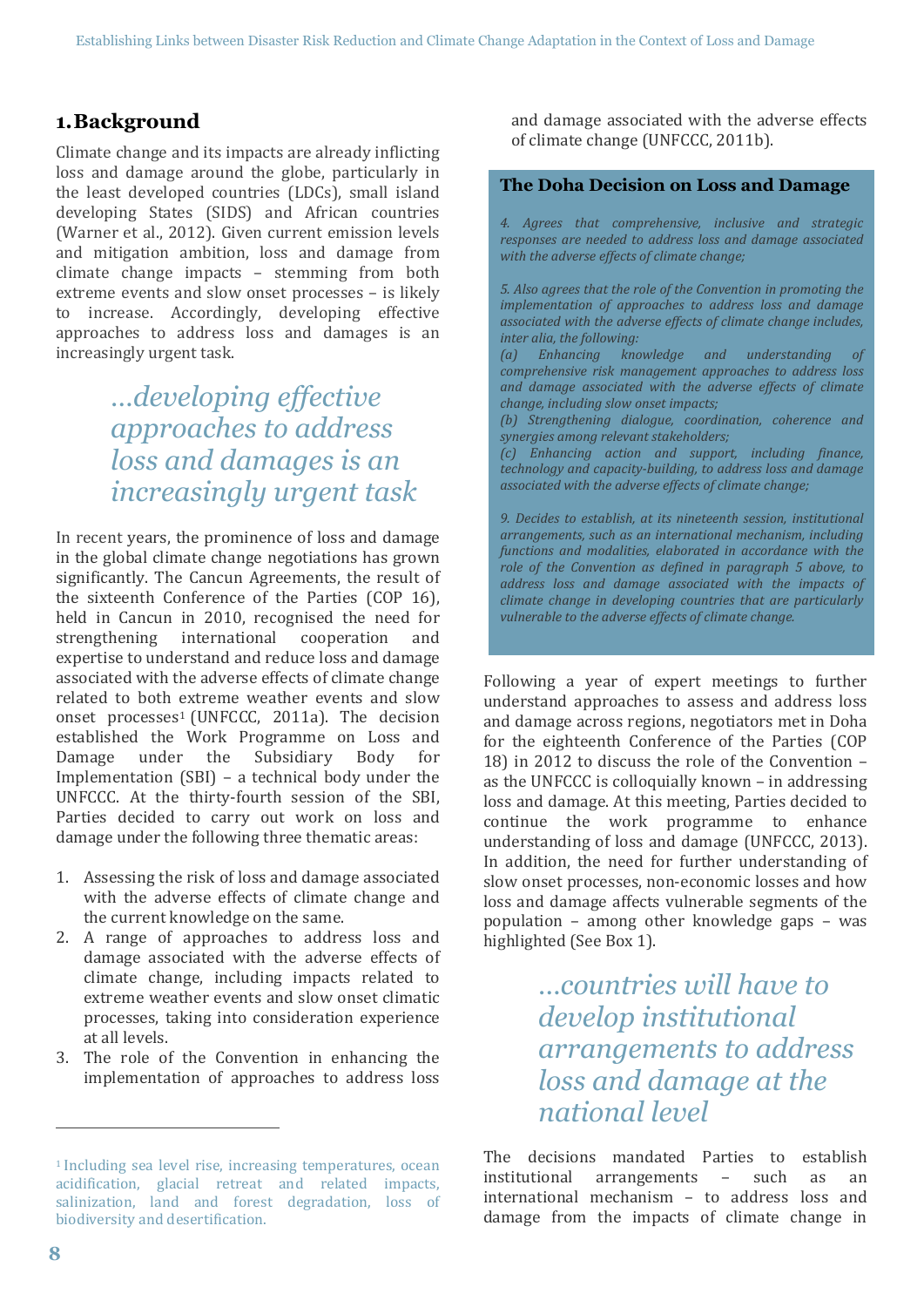developing countries at the nineteenth Conference of the Parties (COP 19) in Warsaw, Poland in 2013. However, in order to maximize benefits from institutional arrangements at the international level countries will have to develop institutional arrangements to address loss and damage at the national level.

One such institutional arrangement that would enhance the ability of Bangladesh to address loss and damage from climate change impacts would be the linking of disaster risk reduction (DRR) and climate change adaptation (CCA) at the policy level. However, linking DRR and CCA discourses and approaches in the context of loss and damage will be challenging, for a variety of reasons. This paper analyses DRR and CCA policies, strategies and institutions and identifies possible areas of integration for addressing loss and damage in the national context of Bangladesh.

### 2. Disaster Risk Reduction and Climate Change Adaptation

Climate change and disaster risk interact in two distinct ways. First, short-term climate variability influences the frequency and range of shocks that societies are able to either absorb or adjust to while long-term climate variability can give rise to changes in the productive base of societies, particularly those that are resource dependent (Schipper, 2009). Secondly, climate change is changing the "frequency, intensity, spatial extent, duration, and timing of extreme weather and climate events, and can result in unprecedented extreme weather and climate events" (IPCC, 2012: 7).

# *Addressing loss and damage is a new challenge and one that will require new ways of thinking and doing*

Both disasters – be they climate-induced or otherwise created – and climate change impacts negatively affect development outcomes (Schipper and Pelling, 2006; IPCC, 2012). Similarly, the most effective disaster risk reduction and adaptation approaches are those that promote development by increasing participation and integrate different perspectives (IPCC, 2012). Addressing loss and damage is a new challenge and one that will require new ways of thinking and doing. In doing so it is

important to recognise that there are limits to what DRR and CCA can achieve on their own, especially as we are on the path towards an increasingly warmer world. The IPCC suggests that, "limits to resilience are faced when thresholds or tipping points associated with social and/or natural systems are exceeded, posing severe challenges for adaptation" (IPCC, 2012: 20).

While there is agreement about challenges that disasters and climate change pose to development, there is disagreement about how DRR, CCA and development interact (Davies et al., 2009; Mitchell et al., 2010). While some theorists maintain that sustainable development could be viewed as an adaptation strategy others contend that adaptation is in fact a development strategy (Adger et al., 2009). Theories aside, it is clear that the burden of loss and damage will be greatest in those communities and countries that are still struggling to develop (IPCC, 2012). Thus, reducing the underlying causes of vulnerability to climate change is the most effective means of addressing both climate change and disaster risk (Schipper and Pelling, 2006).

### 2.1. Disaster Risk Reduction

DRR is defined as "the systematic development and application of policies, strategies and practices to minimize vulnerabilities, hazards and disaster impacts throughout a society, in the broad context of sustainable development" (UNISDR, 2009b: 10). The goal of DRR is to reduce vulnerabilities and disaster risks through prevention, mitigation, and preparedness (Twigg, 2004). Disaster risk is the potential "disaster losses, in lives, health status, livelihoods, assets and services, which could occur to a particular community or a society over some specified future time period" (UNISDR, 2009b: 9-10) which is a function of the way in which a hazard and the underlying vulnerability of the exposed society interact (Birkmann and Teichman, 2010). The IPCC's Special Report on Managing the Risks of Extreme Events and Disasters (SREX) defines vulnerability as the "the propensity or predisposition to be adversely affected" (IPCC, 2012: 5). Exposure is the "the presence of people, livelihoods, environmental services and resources; infrastructure; or economic, social or cultural in places that could be adversely affected" (Ibid).

Hazards, potentially damaging events or phenomena, by themselves do not cause disasters (Lavell et al., 2012). Instead, disasters are created by a combination of exposure, vulnerability and hazard risk (Ibid). With enhanced understanding of the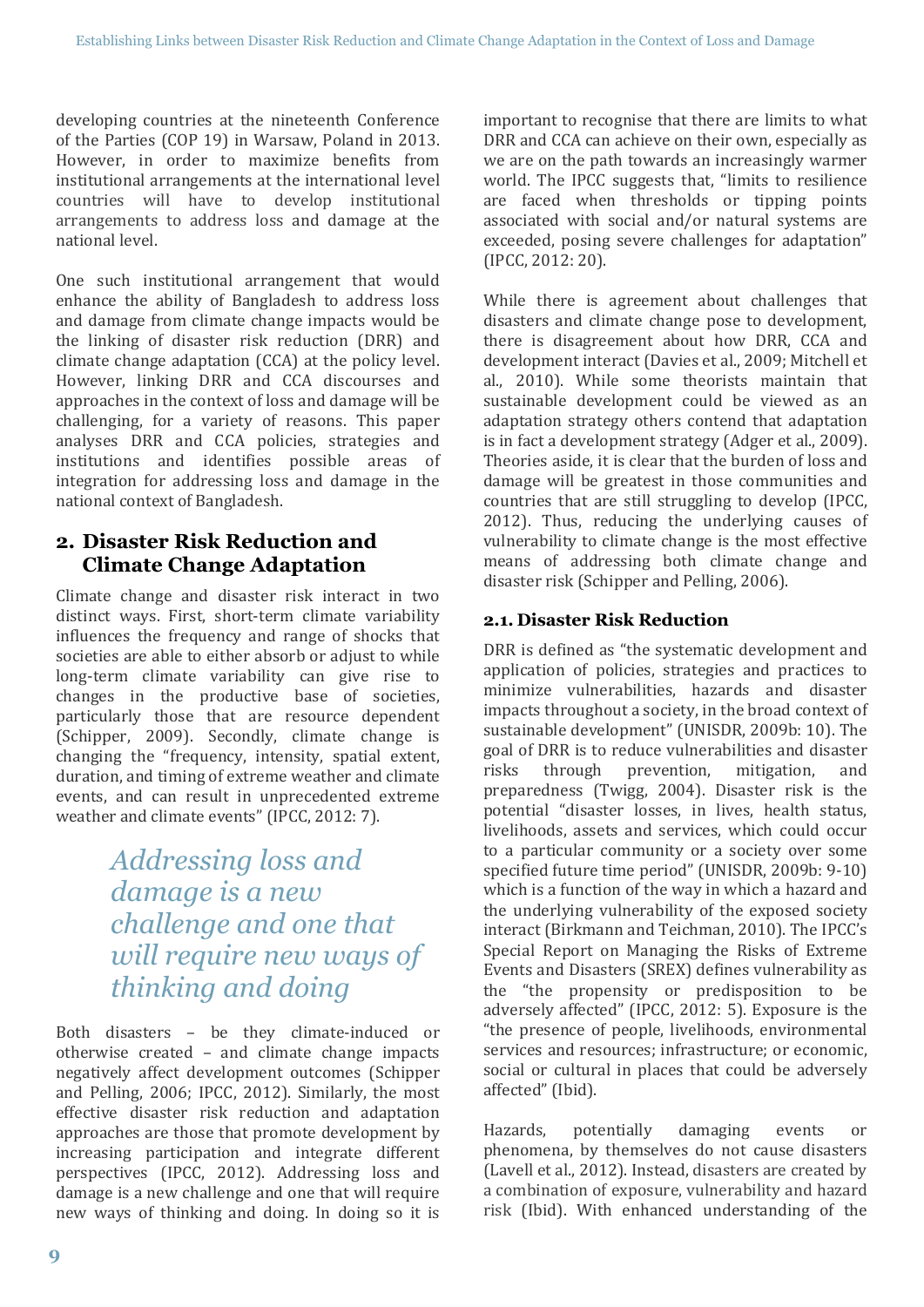underlying drivers of disasters, which are mostly socio-economic and political in origin (Wisner et al., 2004; Gaillard et al., 2007), the concept of DRR has changed from the previous conception of disasters as mainly "natural events."

The prominence of DRR on the international agenda arose out of concerns surrounding the rising human and economic costs of disasters and the way in which they were impeding development (Schipper and Pelling, 2006: 31), effectively culminated with the creation of the Hyogo Framework for Action (2005-2015) at the World Conference on Disaster Reduction in 2005. The number of national centres

dedicated to disaster risk management has grown, and efforts are being made to integrate DRR into development plans and policies such as poverty reduction strategy papers (Kuntjoro and Caballero-Anthony, 2010).

There is currently work being done to develop a post-HFA framework for DRR by 2015, based on a request from the General Assembly, based on several resolutions on DRR and discussions at the annual UNISDR Global Platforms on DRR (UNISDR, 2013).

### Table 1. Hyogo Framework for Action (2005 - 2015) (UNIDSR, 2007)

| The specific objectives | Conclude the review of the Yokohama Strategy and Plan of Action with a view to<br>$\blacktriangleright$<br>updating the guiding framework on disaster reduction for the 21st century;<br>Identify specific activities aimed at ensuring the implementation of relevant provisions<br>$\blacktriangleright$<br>of the Johannesburg Plan of Implementation (JPOI), adopted in 2002 at the World<br>Summit on Sustainable Development (WSSD);<br>Share best practices and lessons learned to support and facilitate disaster reduction<br>➤<br>within the context of attaining sustainable development, and identify gaps and<br>challenges;<br>Increase awareness of the importance of disaster reduction policies to facilitate and<br>$\blacktriangleright$<br>promote the implementation of those policies;<br>Increase the reliability and availability of appropriate disaster-related information to the<br>➤<br>public and disaster management agencies in all regions, as set out in the relevant<br>provisions of the JPOI (Johannesburg Plan of Implementation). |
|-------------------------|--------------------------------------------------------------------------------------------------------------------------------------------------------------------------------------------------------------------------------------------------------------------------------------------------------------------------------------------------------------------------------------------------------------------------------------------------------------------------------------------------------------------------------------------------------------------------------------------------------------------------------------------------------------------------------------------------------------------------------------------------------------------------------------------------------------------------------------------------------------------------------------------------------------------------------------------------------------------------------------------------------------------------------------------------------------------------|
| Commitments             | To pursue an integrated multi-hazard approach for sustainable development to reduce<br>➤<br>the incidence and severity of disasters;<br>To place disaster risk at the centre of our political priorities and policies;<br>➤<br>To integrate disaster risk reduction in all our development work;<br>➤<br>To strengthen the capacity of disaster-prone countries to address risk;<br>$\blacktriangleright$<br>To invest substantively in disaster preparedness;<br>$\blacktriangleright$<br>To reduce the relief-development gap and thereby reduce vulnerability;<br>$\blacktriangleright$<br>To enable civil society actors and affected communities to strengthen their resilience to<br>➤<br>disasters<br>To reduce the gap between what we know and what we do, with the critical ingredient<br>$\blacktriangleright$<br>being political commitment;<br>To build on the momentum of this World Conference to accelerate implementation of the<br>➤<br><b>Framework for Action</b>                                                                                    |
| Priorities for action   | $\triangleright$ Ensure that disaster risk reduction is a national and local priority with a strong<br>institutional basis for Implementation<br>Identify, assess and monitor disaster risks and enhance early warning.<br>➤<br>$\triangleright$ Use knowledge, innovation and education to build a culture of safety and resilience at all<br>levels.<br>Reduce the underlying risk factors.<br>➤<br>Strengthen disaster preparedness for effective response at all levels.<br>➤                                                                                                                                                                                                                                                                                                                                                                                                                                                                                                                                                                                        |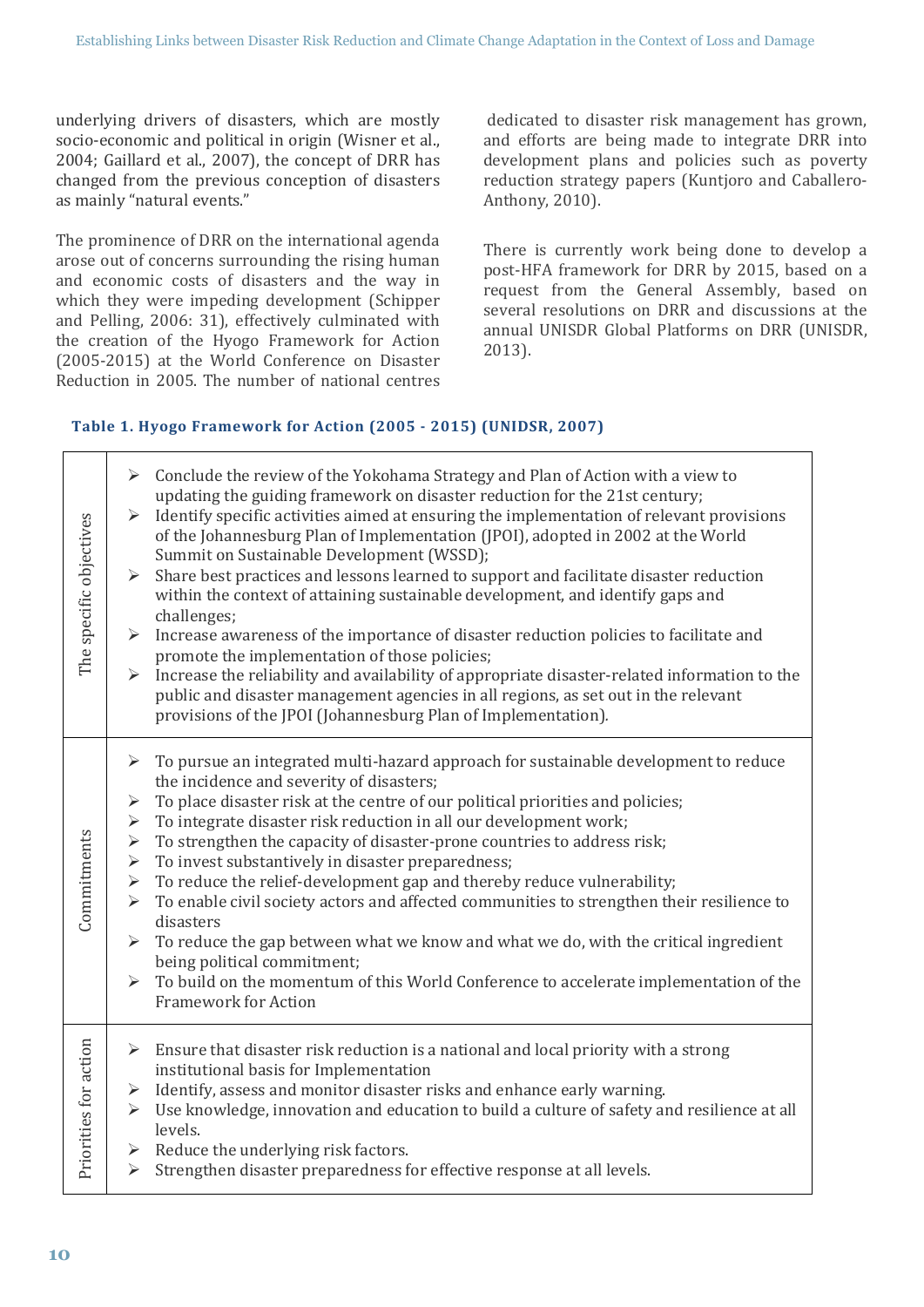The SREX defines CCA as "the process of adjustment to actual or expected climate and its effects, in order to moderate harm or exploit beneficial opportunities" (IPCC, 2012: 5). The focus on adaptation has increased significantly over the past decade – both in the UNFCCC process and in other fora.

CCA evolved under the domain of the UNFCCC, the forum for global climate negotiations, which arose as a vehicle to stabilise global greenhouse gas emissions through mitigation (Huq and Roberts, forthcoming). Though mitigation is the ultimate objective of the UNFCCC (UN, 1992), there is now a scientific consensus on the fact that our climate is changing, and will continue to, despite efforts to curb emissions (IPCC, 2007). These changes in climatic systems will make adaptation necessary.

As in the international process focused on DRR, Parties to the UNFCCC are currently engaged in discussions to establish a new legally binding agreement to guide international action on climate change from 2015 (UNFCCC, 2013).

## 3. Integrating DRR and CCA to Address Loss and Damage

A third era has now evolved in response to the recognition that neither mitigation nor adaptation efforts will be enough to avoid loss and damage (Huq and Roberts, forthcoming). Since the establishment of the Work Programme on Loss and Damage under the UNFCCC, focus and interest of Parties, climate change researchers and other actors in further understanding loss and damage has significantly increased. As the body of work conducted on loss and damage begins to expand, it is clear that addressing it in a coordinated and comprehensive manner will require a variety of approaches, which will be aided by the linking of DRR and CCA in policy and implementation.

> *A third era has now evolved in response to the recognition that neither mitigation nor adaptation efforts will be enough to avoid loss and damage*

At present, many developing countries have ministries dedicated to disaster management, but climate change is often omitted from the scope of considerations from DRR policies, plans and programmes. Similarly, at the level of implementation and action, climate scientists and adaptation practitioners often do not interact with the disaster risk community – including humanitarian actors (Ireland, 2010). At the international level, a division between these issue areas is equally apparent. Schipper and Pelling (2006) argue that the UNFCCC –despite having a greater impact politically – has a much too narrow scope. With the exception of Article 4.8, which notes the concerns of developing countries "with areas prone to natural disasters" (UN, 1992: 9), the UNFCCC makes little reference to disasters.

## 3.1. Opportunities for Synergy

DRR involves activities that reduce exposure to hazards and decrease vulnerability and can include increasing preparedness and good management of land and resources (UNISDR, 2009b).

> *…climate change adaptation emphasises a broad range of approaches which allow societies to cope with an uncertain future*

Given the wide impacts of climate change, CCA emphasises a broad range of approaches which allow societies to cope with an uncertain future. At the community level, strategies include improvements to agricultural systems (e.g. crop diversification and the introduction of crop varieties that are resilient to climate impacts such as drought, floods and salinisation); risk assessments; the protection of natural resources; early warning systems; education and awareness measures and the protection of natural resources (UNFCCC, 2006).

Given that both disaster risks and climate change impacts are rising, the need for a coherent response to climate change is increasingly apparent. However, there are still a number of significant challenges to establishing stronger linkages between these two arenas. This analysis will now provide an overview of these challenges within the three categories of divergence between DRR and CCA, developed by Birkmann and Teichman (2010: 172) including: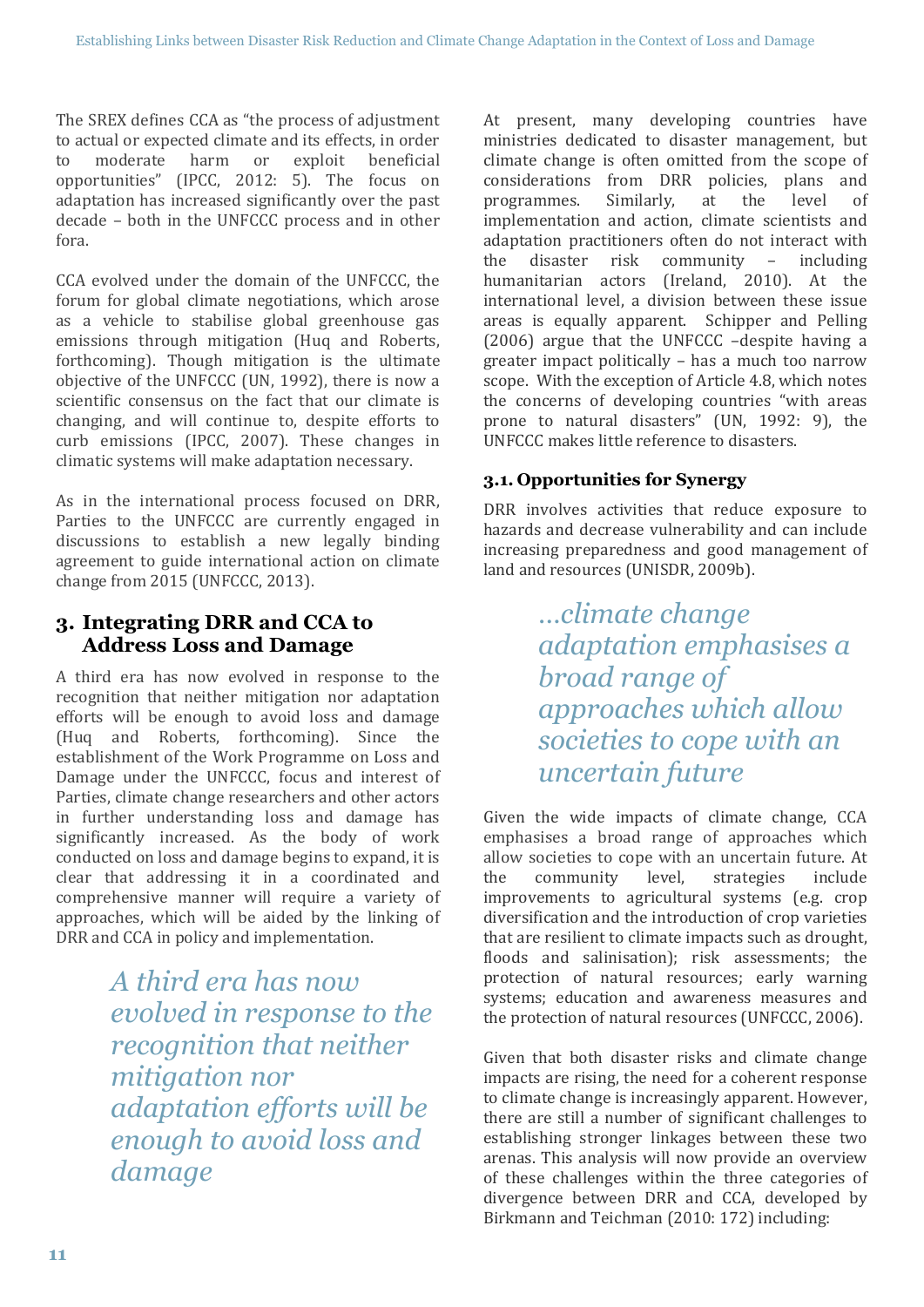(1) scales of time and space (2) normative systems and (3) types and sources of knowledge.

### Scales

DRR tends to focus on the local and national levels where impacts are felt, while climate change impacts are often conceptualised as being global in nature (Schipper and Pelling, 2006). In developing countries, local government generally plays a critical role in the management and governance of DRR activities with strong local engagement, but with institutional arrangements that are separate from other areas of governance (Buckle et al., 2010). Thus, DRR has already been embedded in institutions at the local level, which could be used to support CCA (Ibid). In addition, DRR has developed tools and methods that could be utilised by the CCA community – though there needs to be further work to integrate the new approaches to respond to complex problems from the local level to the global level (Turnbull et al., 2013).

# *Disaster risk reduction emphasises local level while climate change adaptation has had international focus*

DRR emphasises local level while CCA has had international focus (Birkmann and Teichman, 2010). Similarly, strategies to address climate change impacts are largely developed at the national level (Ibid). The availability of climate data at the local level could facilitate the integration of DRR and CCA strategies (Kuntjoro and Caballero-Anthony, 2010).

There is also incongruence in the time scales of DRR and CCA: the impacts of disasters are generally felt in the short term, while the impacts of climate change will progress over time (Mitchell et al., 2010). Though the aim of DRR strategies is to facilitate sustainable development by reducing risks that present challenges to development, this is not always carried out in practice (Birkmann and Teichmann, 2010). Schipper and Pelling (2006: 33) assert that, "the role played by humanitarian assistance in addressing disaster relief as part of disaster risk management […] has been associated with dependency and short-term strategies that fail to generate autonomy incentives and ultimately deplete the resource base."

One reason why DRR is often conceptualised as a short-term strategy is because of the nature of funding that is provided for DRR activities (Ireland, 2010). Given the emphasis of local engagement in DRR, activities are often undertaken by local actors with support from national and international humanitarian actors (Gaillard and Mercer, 2013). As such, DRR activities are often funded by humanitarian donors that are accustomed to providing short-term funding for disaster response (Birkmann, 2010). In addition, many countries only issue permission for aid agencies to work in the short-term, ignoring the importance of developing long-term adaptation strategies to build resilience to extreme events (Ibid). These short-term DRR fixes tend to focus on particular sectors and often involve the building of infrastructure (Satterthwaite, 2011). Conversely, CCA has been primarily driven by the UNFCCC's global framework for mitigation and adaptation, which prescribes responsibilities to national actors (Pelling and Schipper, 2006).

> *Despite the different scales at which DRR and CCA activities are carried out, there is significant potential for greater synergy between DDR and CCA*

Despite the different scales at which DRR and CCA activities are carried out, there is significant potential for greater synergy between DDR and CCA. For example, DRR efforts can provide a foundation for adaptation strategies at the local and national levels, freeing up resources for adaptation efforts focused on the long-term impacts of climate change (Reid et al., 2012). However, more reconciliation between the short-term goals of responding to the immediate consequences of climate events and the long-term goals of adapting to a changing climate is needed (Ireland, 2010).

Finally, there is also a mismatch in the way in which responsibilities for CCA and DRR are allocated at the national level. DRR is frequently the domain of ministries of defence, interior or development, while responsibility for climate change is often delegated to the environment or meteorological ministries (Birkmann and Teichman, 2010). Funding is allocated to these ministries for DRR and CCA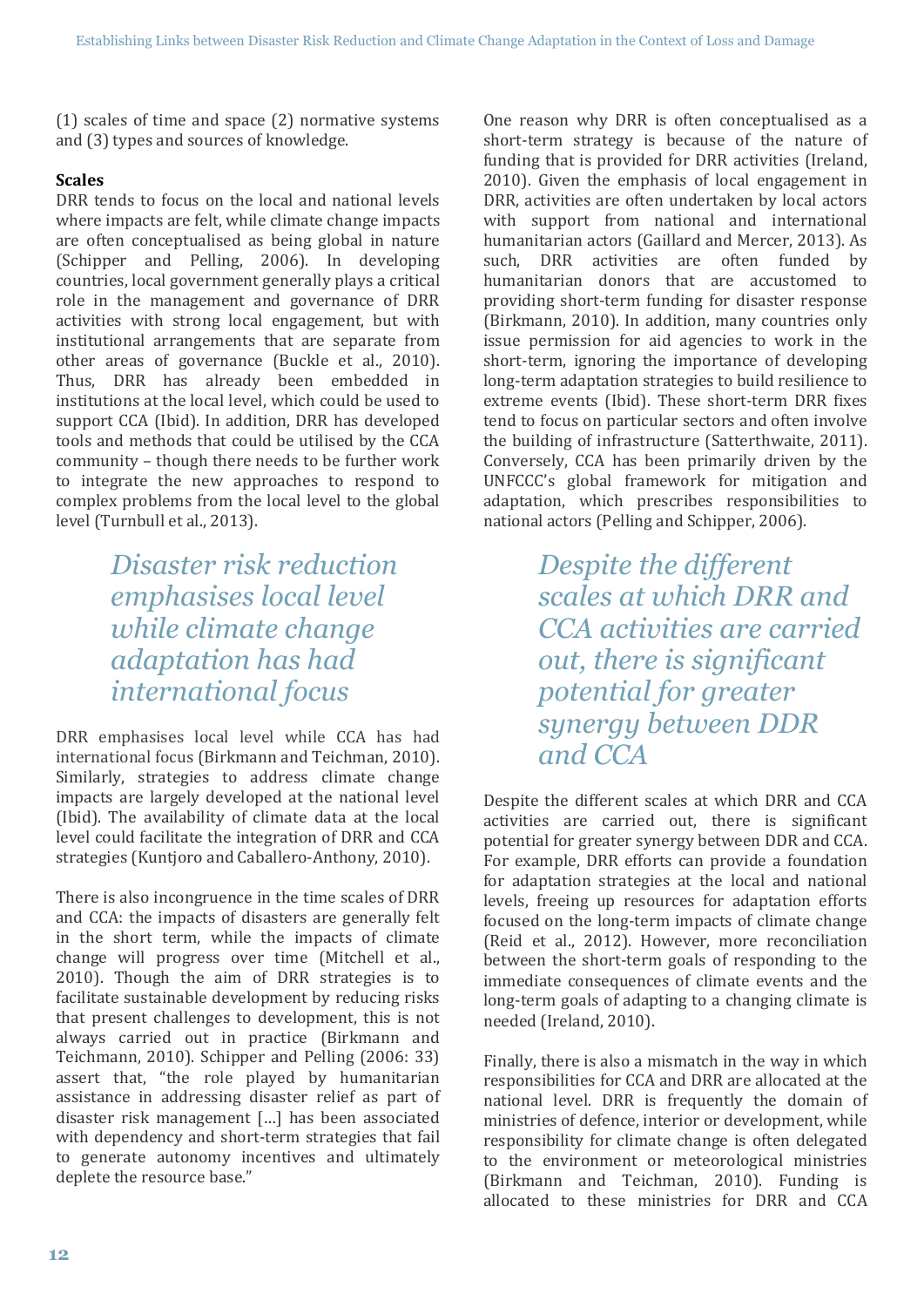activities that are in line with the mandate of each, a practice which often does not allow for integration (Ibid, 2010).

#### Norms

Birkmann and Teichman (2010) assert that, at present, no norms or indicators have yet evolved to help monitor and guide the implementation of adaptation efforts. For example, in the wake of a disaster, instead of reconstructing infrastructure in a way that considers the potential impacts of climate change and promotes adaptation, it is often reconstructed in its former state (de Soto, 2010).

A significant conceptual challenge to linking the two approaches is the fact that there is some disagreement on how these areas fit together: while some maintain that CCA should be mainstreamed into DRR others insist that DRR should be viewed as a cross-cutting theme within CCA (Birkmann and Teichman,2010).

#### Knowledge

Information about climate change is often not communicated in a way that contributes to adaptation efforts on the ground (Adger, 2003). Moreover, in many cases, there is a lack of socioeconomic data to help enhance understanding of changing vulnerabilities and facilitate the development of sound adaptation strategies (Birkmann and Teichman, 2010). In addition, there is very little integration between scientific data and local or traditional knowledge (Reid et al., 2012). The integration of knowledge from a variety of sources can enhance the ability of CCA to respond to extreme events (Ibid).

Another reason for the separation of DRR and CCA in theory and practice is uncertainty about the extent to which climate change plays a role in giving rise to disasters (Schipper and Pelling, 2006). However, science is evolving and disaster risk and climate change are beginning to be merged in the academic literature (Ibid).



Figure 1. Convergence of CCA and DRR (Turnbull et al., 2013)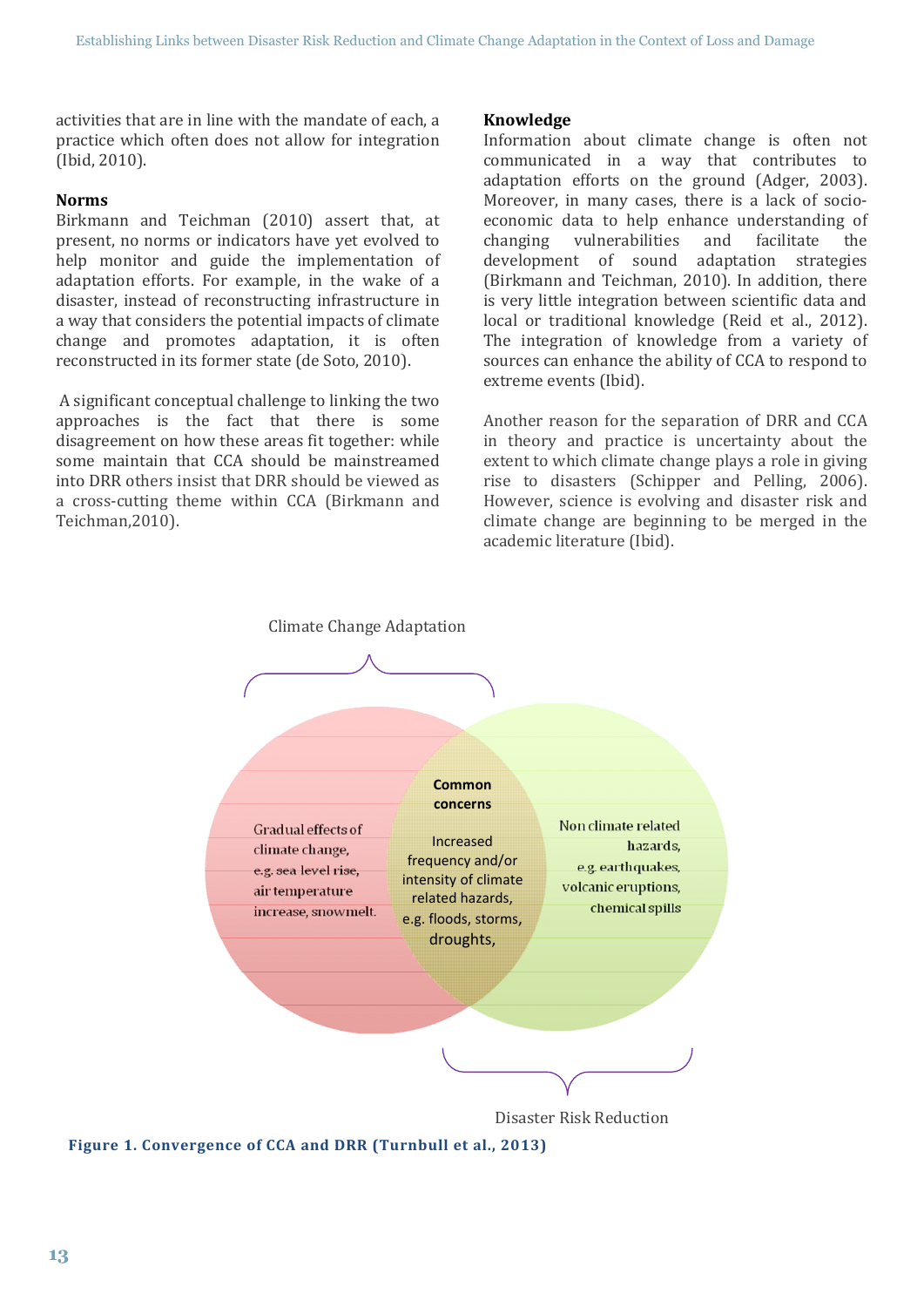In both DRR and CCA, there is a common conceptual understanding of the components of risk and the processes involved in building resilience (Figure 1). While, CCA "requires the re-shaping and redesigning of development, social and economic practices to respond effectively to new or anticipated environmental changes, DRR seeks to influence development decision-making and protect development aspirations from environment related risks" (Mercer, 2010:250). In the context of addressing loss and damage arising from extreme events, there is significant divergence in addressing loss and damage from extreme events.

### 3.2.Gaps between DRR and CCA Integration

While DRR policies and strategies are well established within the international development community (Lewis, 1999; Wisner et al., 2004) and effectively practiced at the grassroots level to address a variety of hazards, they are generally short-sighted, as noted above (Tearfund, 2008).

Disaster preparedness efforts do not adequately account for the changing nature of many extreme events resulting from climate change and postdisaster responses tend to centre on short-term relief rather than long-term resilience (Ibid). CCArelated policies and strategies, in contrast, have not yet been able to effectively translate an ambitious international agenda into practical adaptation actions in climate vulnerable countries (Thomalla et al., 2006; Mitchell and van Aalst, 2008).

Therefore, functional integration requires a more long-term approach in DRR policy and planning and the streamlining of CCA-related activities into more practical, actionable projects.

> *… functional integration requires a more longterm approach in DRR policy and planning and the streamlining of CCArelated activities into more practical, actionable projects*

Additionally, while DRR and CCA share the common goal of reducing vulnerability and building resilience

– albeit on different temporal scales –, historically, each has tended to work within its own specialist community of practice (Birkmann et al., 2009). In terms of how CCA is conducted in practice, this "stand-alone" approach to adaptation focuses on targeting specific climate risks without addressing the underlying factors related to development that make people vulnerable to those risks in the first place (Adger and Kelly, 1999; Cannon, 2000).

Such interventions are likely to be much more successful if they are carried out in consultation and collaboration with DRR and development practitioners as part of a long-term sustainable development strategy (Ibid).

## 4. Integrating CCA and DRR in Bangladesh

#### 4.1. DRR at the National Level in Bangladesh

Bangladesh is one of the most disaster-prone countries in the world due its geophysical location, land characteristics, multiplicity of rivers and the monsoon climate variability (Maplecroft, 2010). In addition, the coastal morphology of the country influences the impact of natural hazards, which impedes development (GoB, 2010a). In recognition of this fact, Bangladesh developed a model to provide guidance on DRR and emergency response management efforts to reduce the impact of natural hazards – including the impacts of climate change (Figure 3).

DRR policies and strategies are well established within national development policies in Bangladesh (GoB, 2010a). In 2007, the GoB introduced the Standing Order on Disasters (SOD), which provides guidelines for implementing the Bangladesh Disaster Management Model (GoB, 2010b). The SOD also outlines the roles and responsibilities of various committees, ministries, departments and other organisations involved in DRR (Ibid).

In 2010, the GoB developed the National Plan for Disaster Management (NPDM), which articulates specific DRR responsibilities and roles for all relevant stakeholders and at different levels of the government.

The NPDM provides overall guidance and a legal mandate to carry out DRR strategies, with strategic goals drawn from the South Asian Association for Regional Cooperation (SAARC) Disaster Management Framework (Ibid).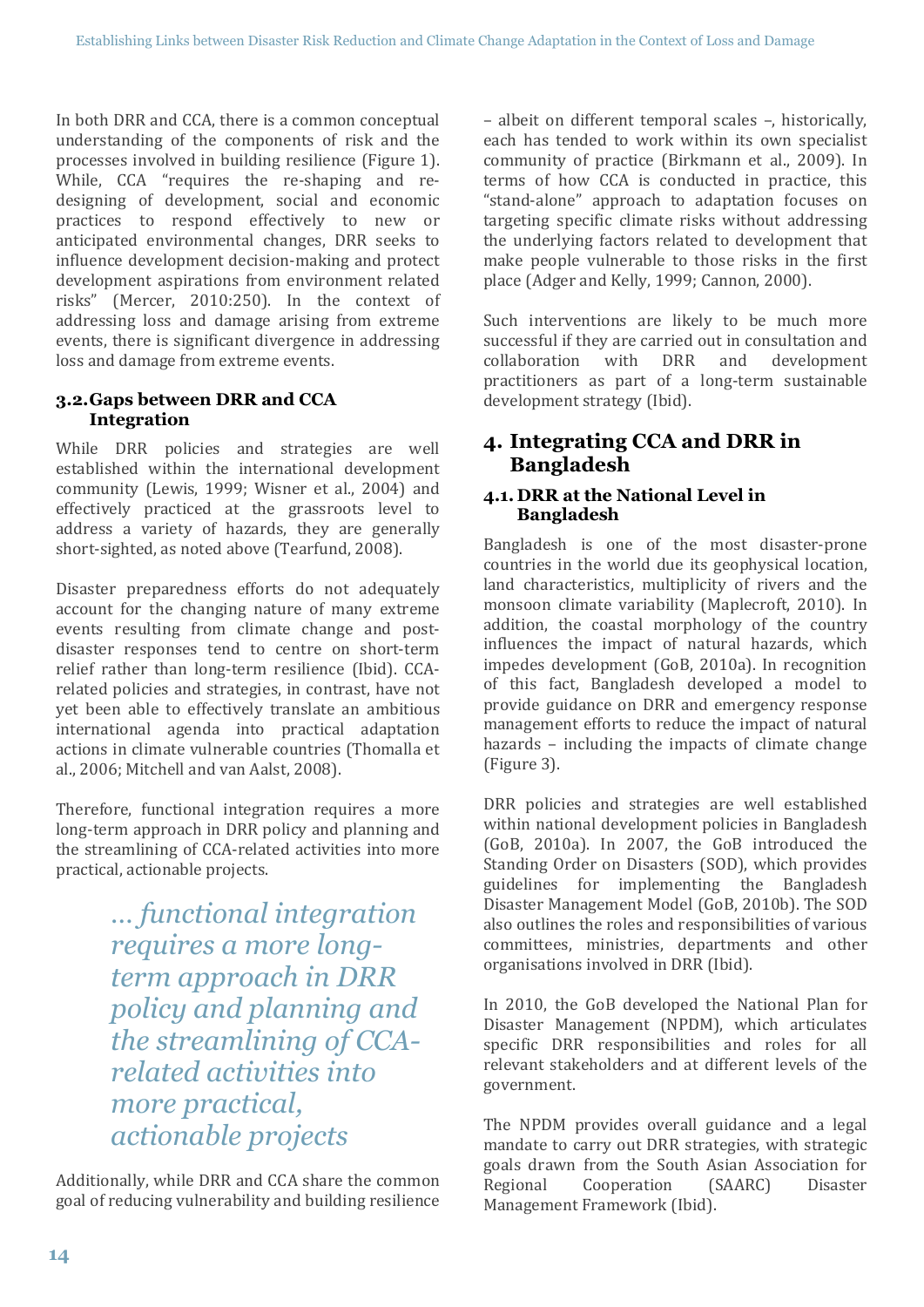| <b>Characteristics</b>                                                                             |                                                                                                                                                                  |                                                                                                                                       |
|----------------------------------------------------------------------------------------------------|------------------------------------------------------------------------------------------------------------------------------------------------------------------|---------------------------------------------------------------------------------------------------------------------------------------|
| <b>Disaster Risk Reduction</b><br>(DRR)                                                            | <b>Climate Change Adaptation</b><br>(CCA)                                                                                                                        | <b>Area of Development</b>                                                                                                            |
| Relevant to all hazard<br>types                                                                    | Relevant to climate-related<br>hazard                                                                                                                            | Understanding on loss and damage                                                                                                      |
| Origin and culture in<br>humanitarian assistance<br>following a disaster event                     | Origin and culture in scientific<br>theory                                                                                                                       | Recruiting climate change<br>adaptation specialists from<br>engineering, water and sanitation,<br>agriculture, health and DRR sectors |
| Most concerned with the<br>present - i.e. addressing<br>existing risks                             | Most concerned with the<br>future-i.e. addressing<br>uncertainty/new risks                                                                                       | DRR increasingly forward-looking;<br>existing climate variability is an<br>entry point for climate change<br>adaptation               |
| Historical perspective                                                                             | Future perspective                                                                                                                                               | Long-term strategy for addressing<br>loss and damage                                                                                  |
| Traditional/indigenous<br>knowledge at community<br>level is a basis for<br>resilience             | Traditional/indigenous<br>knowledge at the community<br>level may be insufficient for<br>resilience against types and<br>scales of risk yet to be<br>experienced | Examples in which integration of<br>scientific knowledge and traditional<br>knowledge for DRR provides<br>learning opportunities      |
| Structural measures<br>designed for safety levels<br>modeled on current and<br>historical evidence | Structural measures designed<br>for safety levels modelled on<br>current and historical<br>evidence and predicted<br>changes                                     | Detailed understanding on<br>structural needs for addressing loss<br>and damage from both DRR and<br><b>CCA</b> perspectives          |
| Traditional focus on risk<br>reduction and<br>preparedness                                         | Traditional focus on<br>adaptation measures to<br>address vulnerability                                                                                          | Long-term focus on both extreme<br>and slow onset processes                                                                           |
| Community-based<br>process stemming from<br>experience                                             | Community-based process<br>stemming from policy agenda                                                                                                           | Lessons learned from best practices<br>of community-based approach                                                                    |
| Practical application at<br>local level                                                            | Theoretical application at<br>local level                                                                                                                        | Climate change adaptation gaining<br>experience through practical local<br>application                                                |
| Full range of established<br>and developing tools                                                  | Limited range of tools under<br>Development                                                                                                                      | Detailed understanding on loss and<br>damage                                                                                          |
| Incremental development                                                                            | New and emerging agenda                                                                                                                                          | Development of knowledge and<br>expertise on loss and damage                                                                          |
| Political and widespread<br>recognition often quite<br>weak                                        | Political and widespread<br>recognition increasingly<br>strong                                                                                                   | Climate-related disaster events<br>more likely to be analysed and<br>debated with reference to climate<br>change                      |
| Funding streams ad hoc<br>and Insufficient                                                         | Funding streams sizeable and<br>Increasing                                                                                                                       | DRR community engaging in<br>climate change adaptation funding<br>mechanisms                                                          |

### Table 2. Summary of Characteristics of CCA and DRR (Adapted from Tearfund, 2008)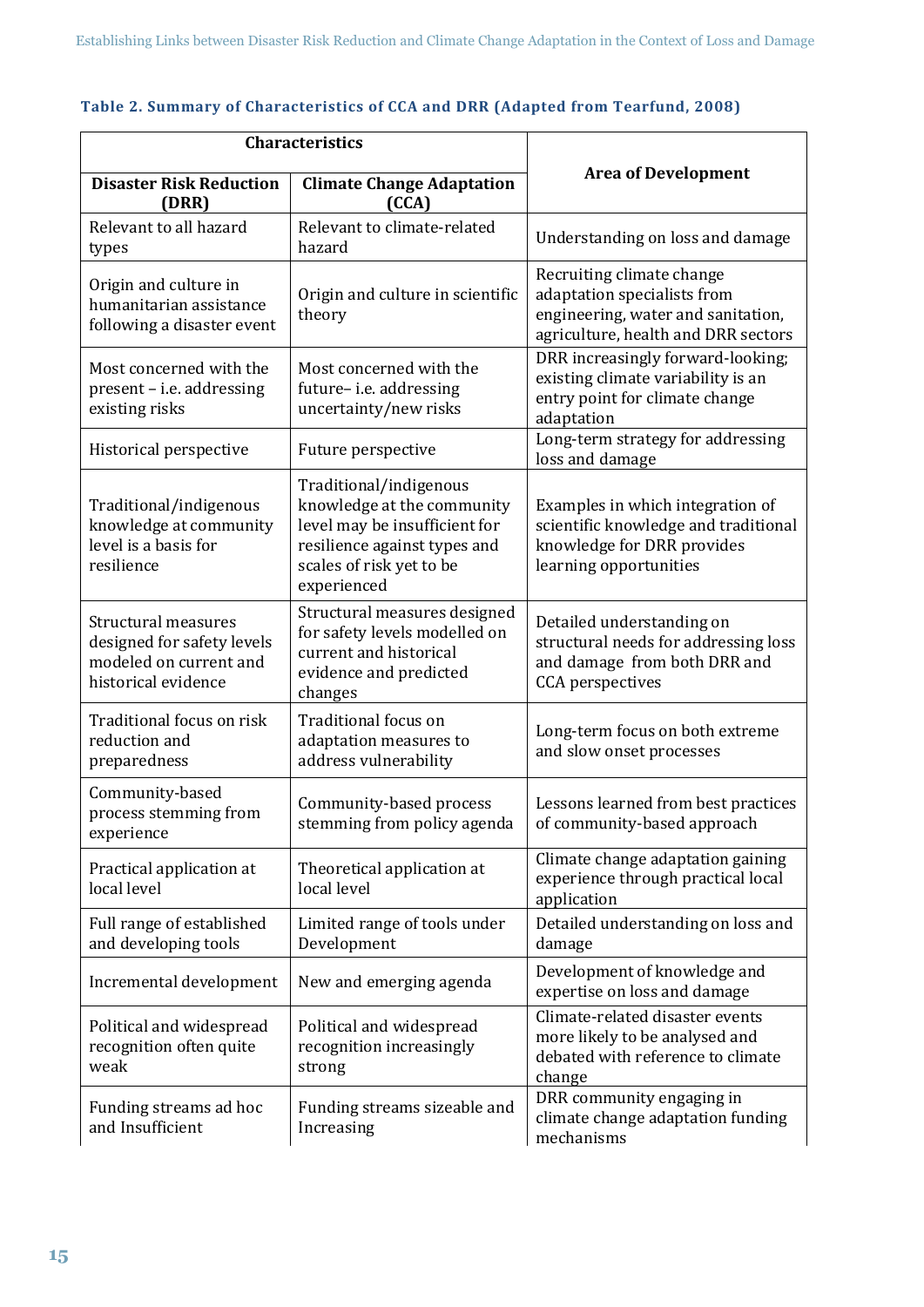

#### Figure 2. Disaster Management Model in Bangladesh (GoB, 2010a)

The Act also elaborated roles and responsibilities of all relevant stakeholders in disaster management and laid out punitive measures for non-compliance. To supplement this framework, in 2015, the GoB plans to approve and implement a National Policy for Disaster Management that will bring all of the aforementioned legislation in-line with its post-HFA commitment (GoB, 2012a) (Figure 3).

At the political level, the National Disaster Management Council (NDMC), headed by the Prime Minister, formulates and reviews overall disaster management policies, while the Inter-Ministerial Disaster Management Coordination Committee is responsible for initiating whatever measures are necessary to implement the disaster management

policies and decisions of the NDMC (GoB, 2010a).

Within this framework, the Ministry of Disaster Management and Relief (MoDMR) is the focal point for the implementation of DRR policies and is responsible for coordinating national disaster management efforts across all agencies (Ibid). The Department of Disaster Management (DoDM), housed within the MoDMR, oversees and coordinates all activities related to disaster management from the national level down to the grassroots level (Ibid). The DoDM is also responsible for ensuring that the DRR agenda is mainstreamed into the policies, plans and programmes of other ministries and departments and also coordinates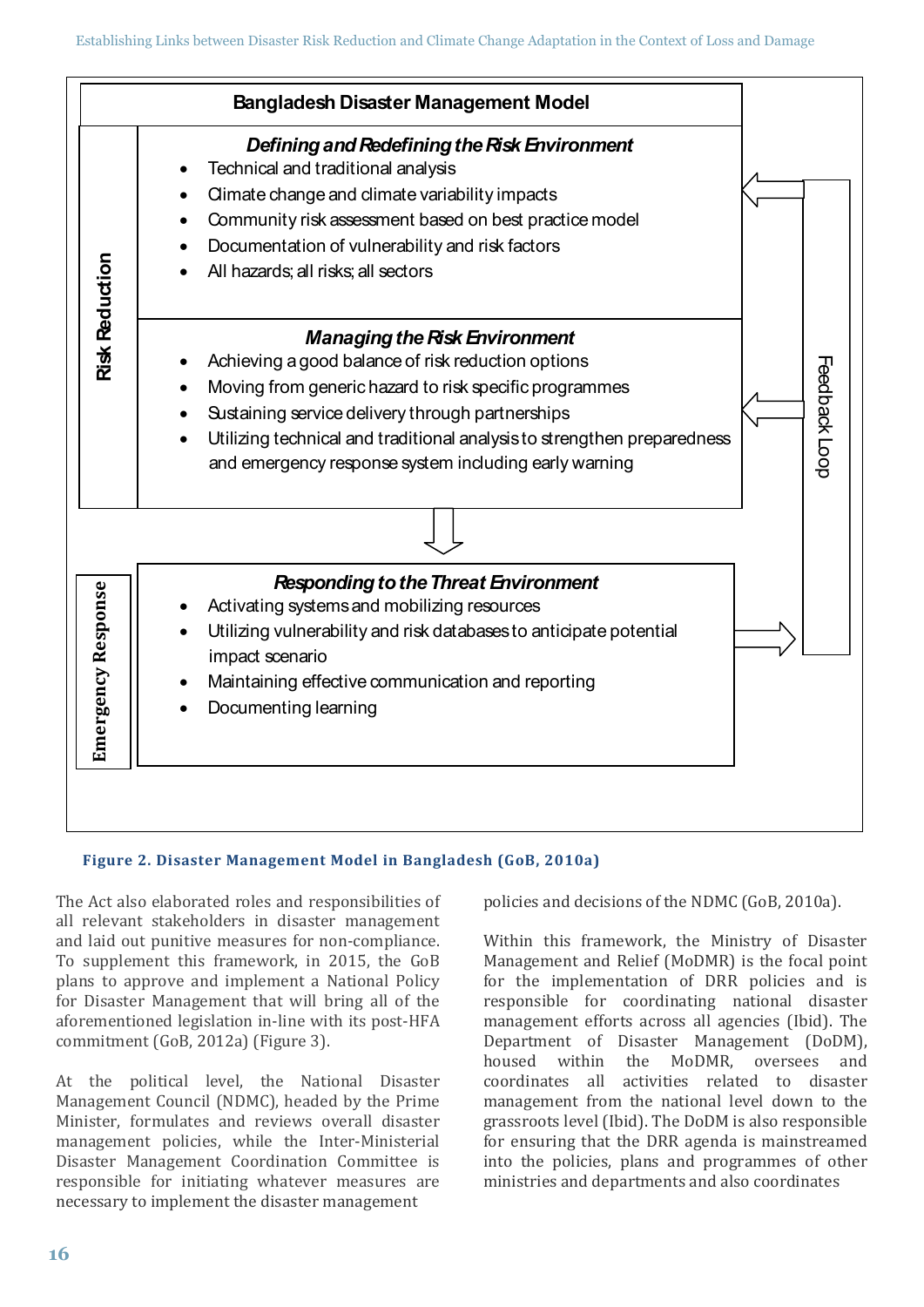

Figure 3. Disaster Management Regulatory Framework of Bangladesh (GoB, 2010b)

1

research, capacity building, and awareness raising on DRR related activities (Ibid) (Figure 4).

#### 4.2.CCA at the National Level in Bangladesh

Development plans recognise challenges that climate change poses to development (GoB, 2007). In addition, the All Party Parliamentary Group on Climate Change and Environment – established in 2009 and comprised of 121 Members of Parliament plays a key role in the planning and implementation of climate risk management activities (Key Informant Interview, 2013). The current government also made a commitment to protect the population of Bangladesh from climate change in its recent election manifesto (Alam et al., 2011).

# *Development plans recognise challenges that climate change poses to development*

At the policy implementation level, the National Planning Commission integrates climate change into the Annual Development Programme by mainstreaming climate change into development projects in four sectors: agriculture, transport, rural development and water (GoB, 2010a).

Bangladesh was one of the first LDCs to complete its National Adaptation Programme of Action (NAPA) in 2005 – updated in 2009 – which identifies 18 priority adaptation projects (MoEF, 2009). The NAPA process identified negative impacts on agriculture, industry, infrastructure, health, energy

> *Bangladesh was one of the first LDCs to complete its National Adaptation Programme of Action*

and resultant direct and indirect effects on employment, income and social security. Thus far, the implementation of the NAPA has been slow; only one project out of a total of 152priority projects identified has received the financial support necessary (through the Least Developed Country Fund) to move forward (Key Informant Interview, 2013).

<sup>2</sup> The NAPA originally submitted to the UNFCCC in 2005 included 15 priority projects. The 2009 revised NAPA included a total of 18 priority projects (nine for immediate-term and nine for medium-term).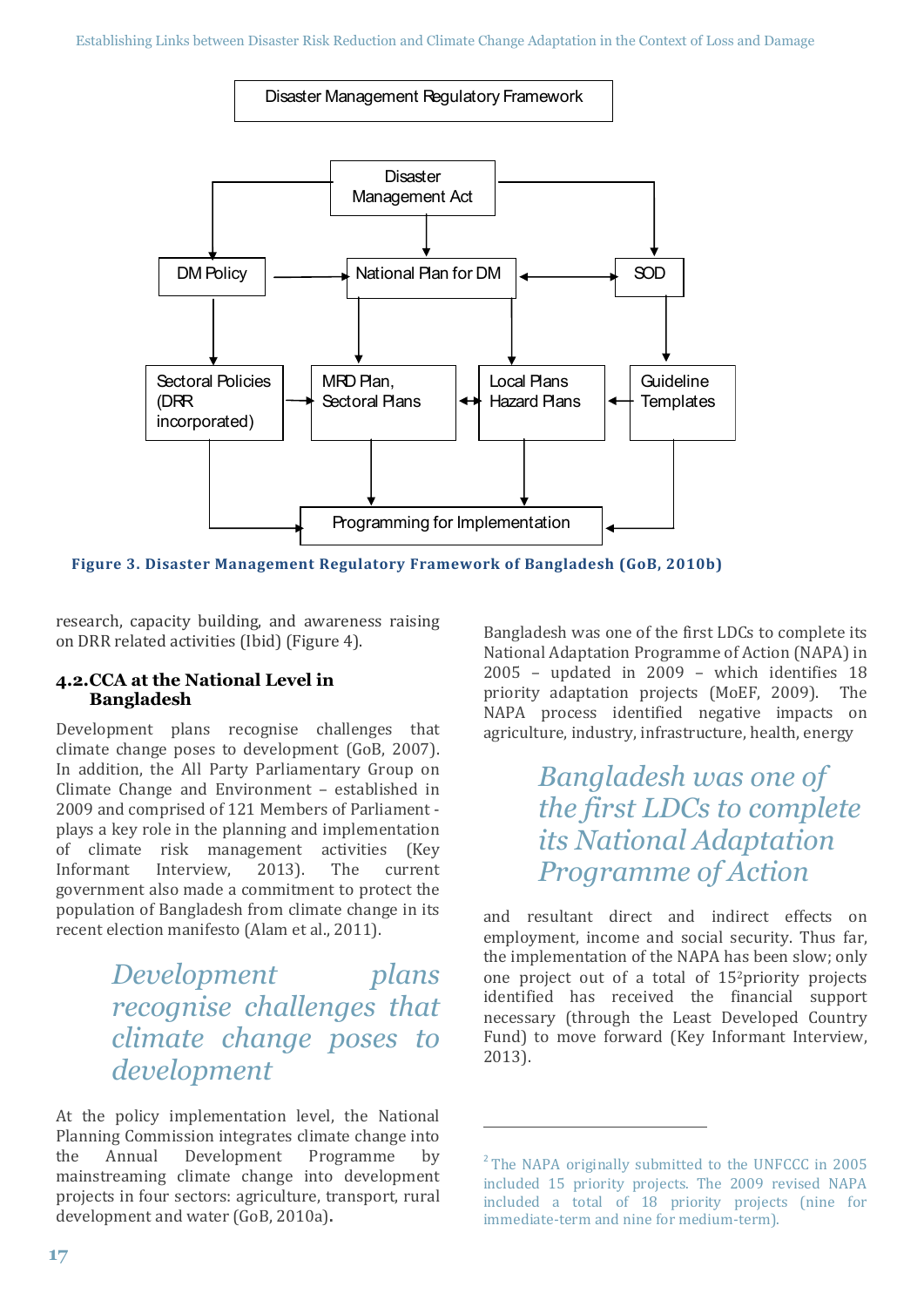

#### Figure 4. Disaster Management Institutions in Bangladesh (GoB, 2010b)

In addition, in 2012, the GoB issued its Second National Communications on Climate Change for submission to the Conference of the Parties (COP) to the (UNFCCC) in 2012 and a Technology Needs Assessment report in 2013 to prioritise the

technologies under the Convention (Ibid).

While undertaking the NAPA process, the GoB recognised the need to go further in addressing the impacts of climate change. In 2009, the Bangladesh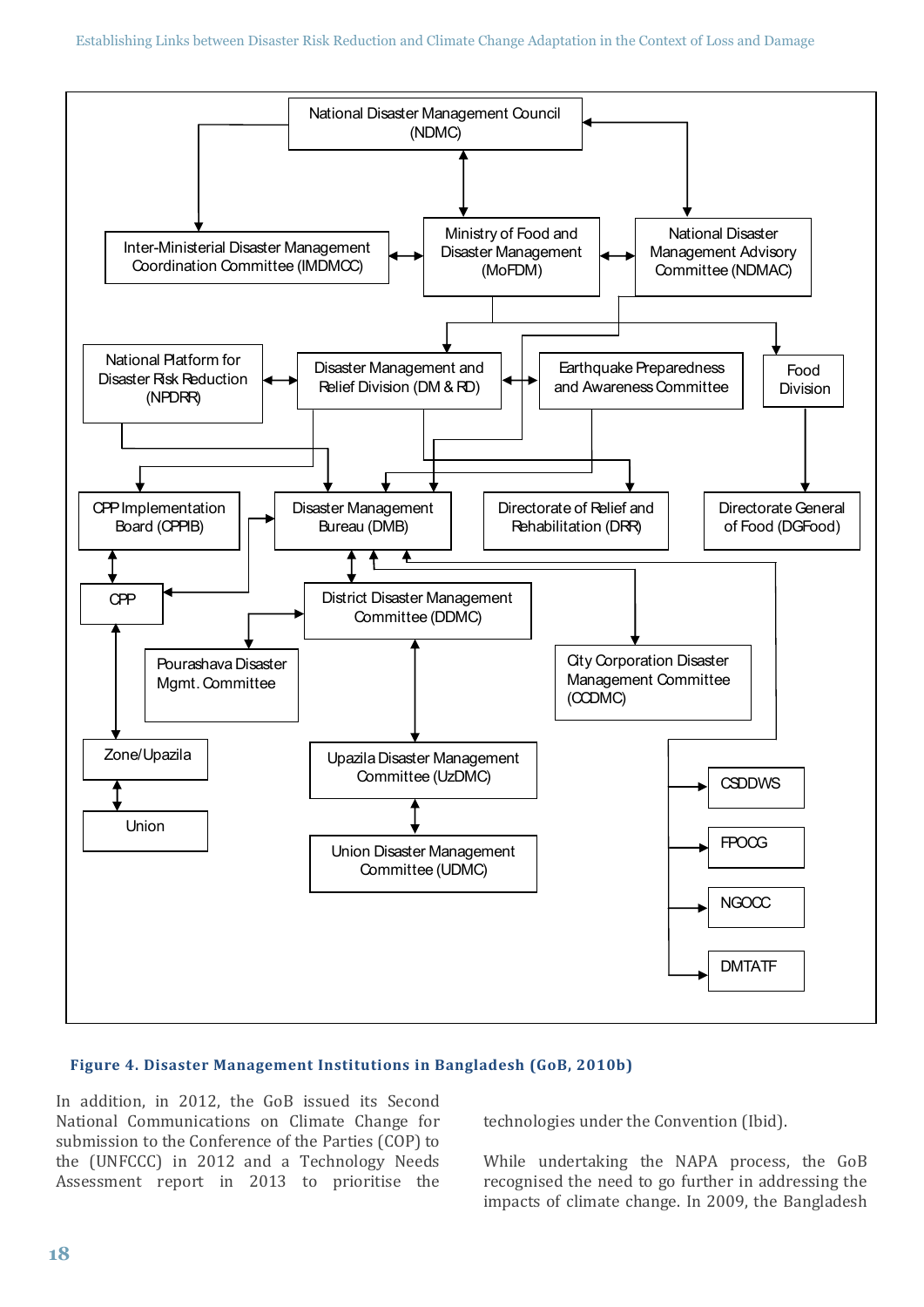Climate Change Strategy and Action Plan (BCCSAP)was developed, which identified six thematic areas – or pillars – for action on climate change including:

- 1. Food security, social protection and health;
- 2. Comprehensive disaster management;
- 3. Infrastructure development;
- 4. Research and knowledge management;
- 5. Mitigation and low-carbon development; and
- 6. Capacity building and institutional development (GoB, 2009)

The BCCSAP proposed an institutional framework for implementation strategies and actions as an integral part of national development policies, plans and programmes including strengthening existing institutions. In addition, the Climate Change Unit (CCU) was established under the MoEF. The CCU facilitate the implementation of the BCCCSAP under the overall guidance of the National Environment Committee chaired by the Prime Minister and the National Steering Committee on Climate Change headed by the Minister of the MoEF (Figure 5) The BCCSAP also highlighted the need for cooperation across sectors by identifying the need for climate change focal points in all relevant ministries3. It is expected that focal points will provide information to the CCU on sectoral barriers as well as other issues and challenges for CCA.

# *Bangladesh has established two funds to finance climate change activities*

To implement the activities outlined in the BCCSAP as well as other actions aiming to reduce the negative impacts of climate change, Bangladesh has established two funds to finance climate change activities: the Bangladesh Climate Change Trust Fund (BCCTF) and the Bangladesh Climate Change Resilience Fund (BCCRF) (Khan et al., 2012). The implementation of the BCCSAP requires additional and incremental finance in order to address loss and damage from climate impacts (Key Informant Interview, 2013).

The BCCTF was established by the Bangladesh Climate Change Trust Fund Act, 20104 (GoB, 2010) and endowed with a budgetary allocation from revenue flows. Thus far, the GoB has endowed the fund with USD 350 million for the last four fiscal years (2009-2010 to 2012-2013) (Ibid). The BCCTF is being used for the implementation of the BCCSAP by supporting both public sector and NGO projects (66 percent) as well as for emergency relief efforts (34 percent) (TIB, 2012). The Bangladesh Climate Change Trust Fund Act 2010 established a governance framework for the BCCTF (GoB, 2010). The fund is managed by a trustee Board, a technical committee and a sub-technical committee (TIB, 2012).

The Bangladesh Climate Change Resilience Fund (BCCRF), formerly the Multi-Donor Trust Fund, was first conceptualised at the first UK-Bangladesh Climate Conference held in Dhaka in April 2008, at which development partners expressed the urgent need for the establishment of a financial mechanism to address the impacts of climate change (Key Informant Interview, 2013). Following the preparation of the BCCSAP and its launch in September 2008, the UK government pledged USD 114 million for the BCCRF (Ibid). In the years since, Australia, Denmark, the European Union, Sweden, Switzerland and the United States have joined the UK to support the BCCRF (Ibid). Thus far the BCCRF has accumulated USD 170 million for the implementation of the BCCSAP (Ibid). Like the BCCTF, the governance of the BCCRF is also composed of three tiers:

- 1. An independent governing council to oversees the strategic direction of BCCRF and ensures alignment with the BCCSAP;
- 2. A management committee to oversee the development of a work programme to ensuring that the BCCRF is implemented inline with the BCCSAP, and also to consider

1

.<br>-

<sup>3</sup> So far sixteen focal points have been established: Ministry of Environment and Forests, Ministry of Water Resources, Ministry of Agriculture, Ministry of Land, Ministry of Fisheries, Local Government Engineering Department, Ministry of Local Government and Rural Development, Ministry of Education, Ministry of Women Affairs, Ministry of Disaster Management, Ministry of Food and Relief, Ministry of Foreign Affairs, Ministry of Finance, Economic Relations Division, Ministry of Health, Power Department, Ministry of Mineral Resources (Key Informant Interview, 27th February 2013).

<sup>&</sup>lt;sup>4</sup> The Bangladesh Climate Change Trust Fund Act is not yet available in English but can be accessed in Bangla at: http://www.moef.gov.bd/Climate%20Change%20Unit/C limate%20Change%20Trust%20Act\_2010.pdf.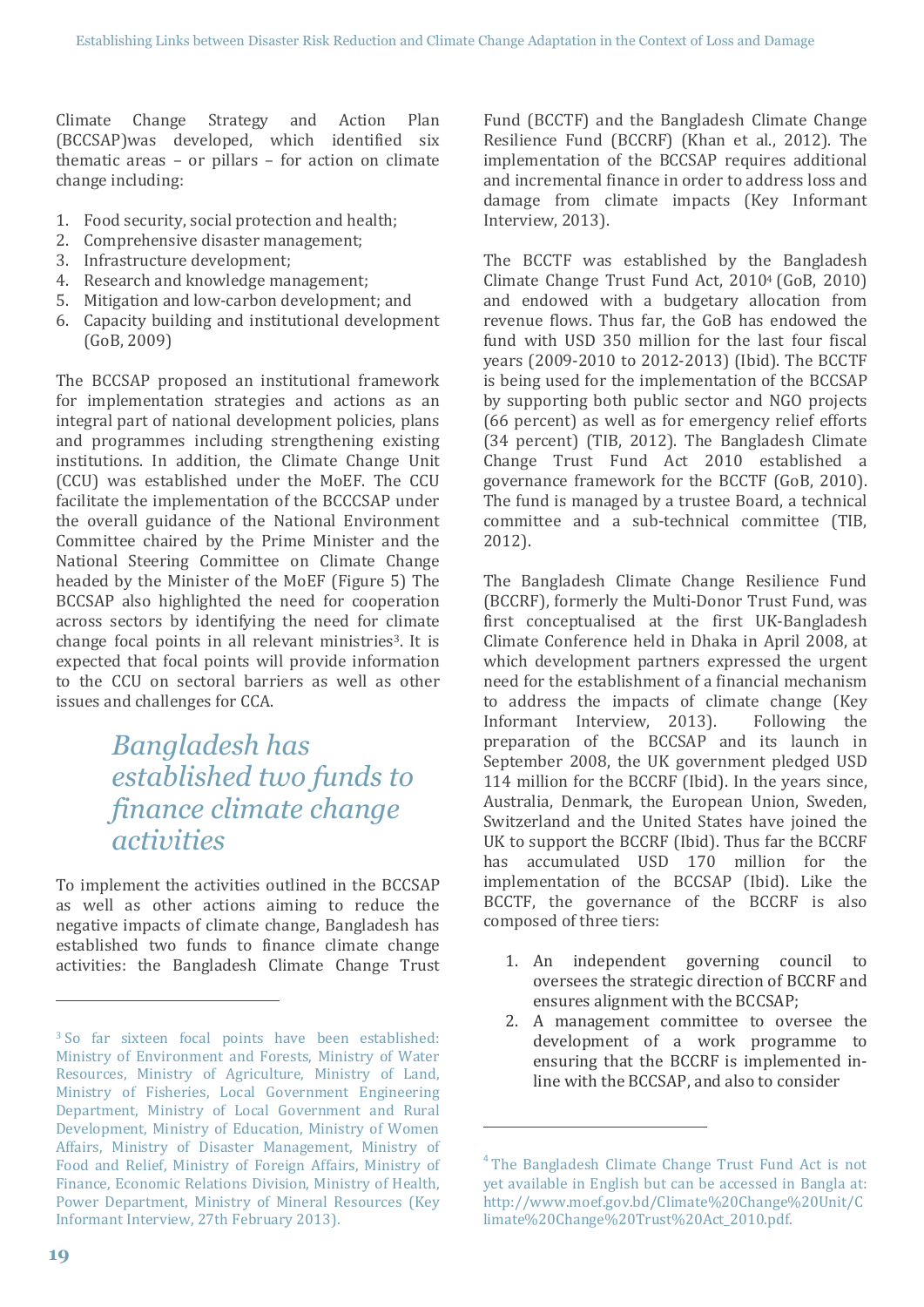

Figure 5. Climate Change Action Plan Organisation Chart (GoB, 2009)

grant requests submitted by various lineministries and other eligible institutions; and

3. A secretariat that is responsible for the dayto-day management of the BCCRF and to provide support to the Governing Council and the Management Committee. Additionally, the World Bank is involved as a trustee of the Fund to ensure due diligence requirements (including fiduciary management, transparency and accountability) and ensure that projects are implemented with due regard to economy, efficiency and effectiveness (TIB, 2012).

The BCCTF and the BCCRF support the implementation of the BCCSAP through funding government and non-government projects addressing the adverse impacts of climate change, particularly those outlined in the BCCSAP. These national funding entities could be used to establish the financial architecture to implement activities to address loss and damage in Bangladesh as well as establishing linkages with international institutional arrangements that will be eventually developed under the UNFCCC.

#### 4.3.Policy and Institutional Frameworks on DRR and CCA in Bangladesh

Even though climate change affects the activities of more than 35 line ministries, it is still officially

considered to be an issue that falls solely within the purview of the MoEF (Key Informant Interview, 2013). Thus, all of the key departments responsible for addressing climate change fall under the responsibility of the MoEF. This includes:

- 1. The Department of Environment, which houses the Climate Change Cell;
- 2. The Department of Forests;
- 3. The Climate Change Unit (recently renamed as Climate Change Trust); and
- 4. The Ministry of Food and Disaster Management (MoFDM), recently re-named the Ministry of Disaster and Relief (MoDMR), housing the Comprehensive Disaster Management Programme (CDMP) (Key Informant Interview, 2013).

The MoDMR and the MoEF do not currently coordinate to align DRR and CCA policies, programmes and projects (Ibid). However, the MoDMR implements the Comprehensive Disaster Management Programme (CDMP), one of the largest initiatives ever implemented in the country to deal with disaster management, which is currently undertaking efforts to "harmonise" DRR and CCA in its work to reduce disaster risk (Ibid). In addition, the CDMP has begun to recognise the importance of addressing loss and damage in its agenda (Ibid).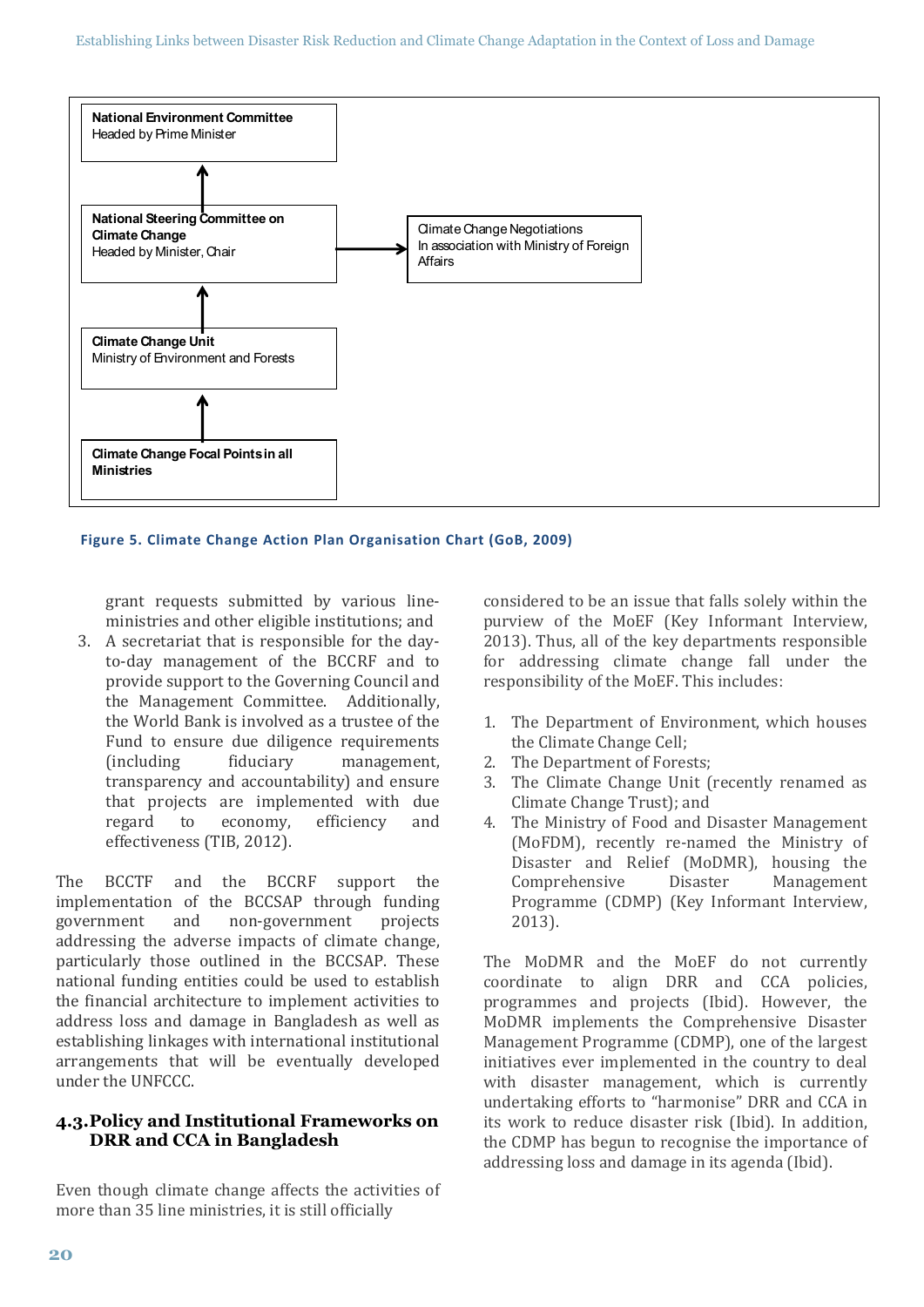Over the years, both ministries have developed bodies of knowledge, experience and expertise in their respective arenas. In order to better coordinate with one another and integrate approaches on DRR and CCA to address loss and damage, existing institutions such as the National Environment Committee and National Disaster Management Council could form a joint-coordination mechanism and provide specific guidance to relevant authorities. Considering the high political level involvement in these national committees and councils, coordination activities can be very effective in establishing a feedback loop within these institutional frameworks.

### 4.4.Linking DRR and CCA in Bangladesh

Climate change impacts – those arising from both extreme events and slow onset processes - are inflicting loss and damage in both developed and developing countries, but especially in disasterprone, developing countries like Bangladesh (Warner et al., 2012). Global responsibilities on DRR and CCA have been established under the HFA and the UNFCCC respectively.

# *DRR and CCA at the local level could be linked to international institutional arrangements*

DRR and CCA at the local level could be linked to international institutional arrangements. However, as discussed above, the integration of DRR and CCA is particularly challenging because the two streams have developed separate and distinct theories, practices and institutions (Figure 6).

> *…there needs to be greater consideration of how local development planning processes can be integrated into national planning and response coordination*

At the national level, Bangladesh has developed well-established – but separate – institutional frameworks to deal with DRR and CCA, from the national to the local level (Key Informant Interview, 2013).

At present, the country's DRR plans and institutions are more developed and robust compared to those of CCA, with well-established committees, at several levels of government, to manage and coordinate predisaster preparedness and post-disaster response measures. In contrast, rather than concentrating on planning and implementing CCA activities, the various public sector entities working on CCA issues in Bangladesh are focused on mainstreaming policy and coordinating financing from various national and international sources. In both cases, however, there needs to be greater consideration of how local development planning processes can be integrated into national planning and response coordination (Ibid).

> *There is a natural convergence between DRR and CCA in their mutual interest in addressing loss and damage arising from extreme events*

There is a natural convergence between DRR and CCA in their mutual interest in addressing loss and damage arising from extreme events. As noted above, the GoB has a very strong policy and institutional framework for responding to extreme events, but does not adequately account for how slow onset climate change processes will induce loss and damage and affect risks and vulnerability to extreme events over time.

To help minimise the risk of loss and damage – and ultimately reduce the loss and damage that is incurred - guidelines should be established to incorporate CCA perspectives and approaches into DRR institutional frameworks. Although both DRR and CCA plans and strategies acknowledge the importance of mainstreaming DRR and CCA into national planning efforts, their disparate bureaucratic bases – within the MoDMR and the MoEF, respectively – make it difficult to coordinate on issues where mandates and interests overlap.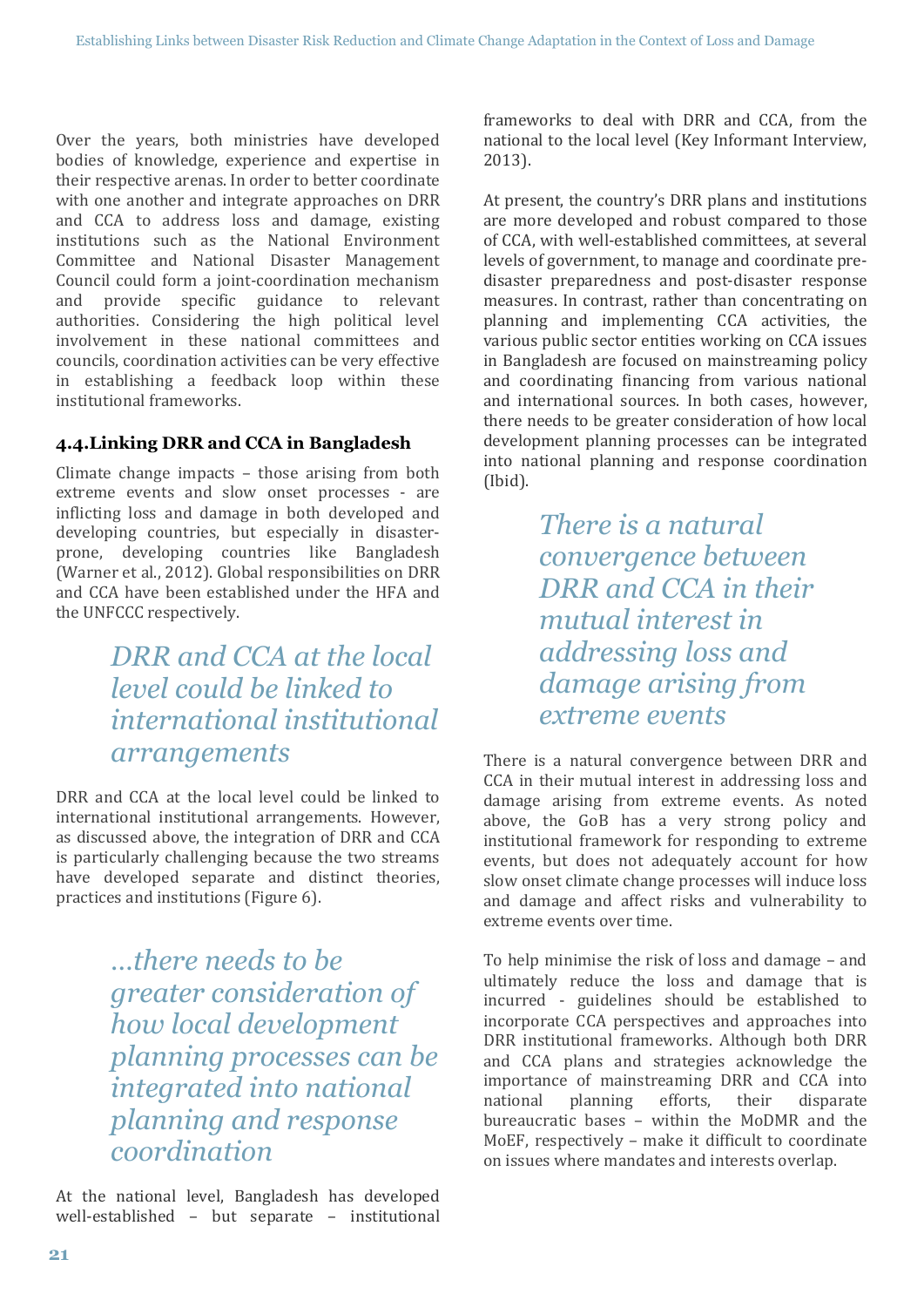

### Global to Local Policy Framework on DRR and CCA

Figure 6. Global to Local Policy Framework on DRR and CCA (Khan, 2013)

#### 4.5.Institutional Integration for DRR and CCA: Exploring Next Steps

As elucidated above, the need to address both the immediate impacts of extreme events and the longterm impacts of slow onset processes has emphasised the importance of linking both DRR and CCA in a new framework to address loss and damage.

> *Many countries recognise importance of linking DRR and CCA*

Many countries recognise importance of linking DRR and CCA and have taken steps to remove barriers to cooperation and coordination for effective integration of DRR and CCA within the context of both extreme and slow onset processes (UNISDR, 2012). These barriers include bureaucratic "turf wars" between ministries who are protective of their domains and do not want to cede control to other ministries (Key Informant Interview, 2013).

For example, the fact that the MoEF serves as the focal point for all UNFCCC engagement inhibits the MoDMR's ability to learn from an important network of researchers and practitioners who are actively working to better understand and respond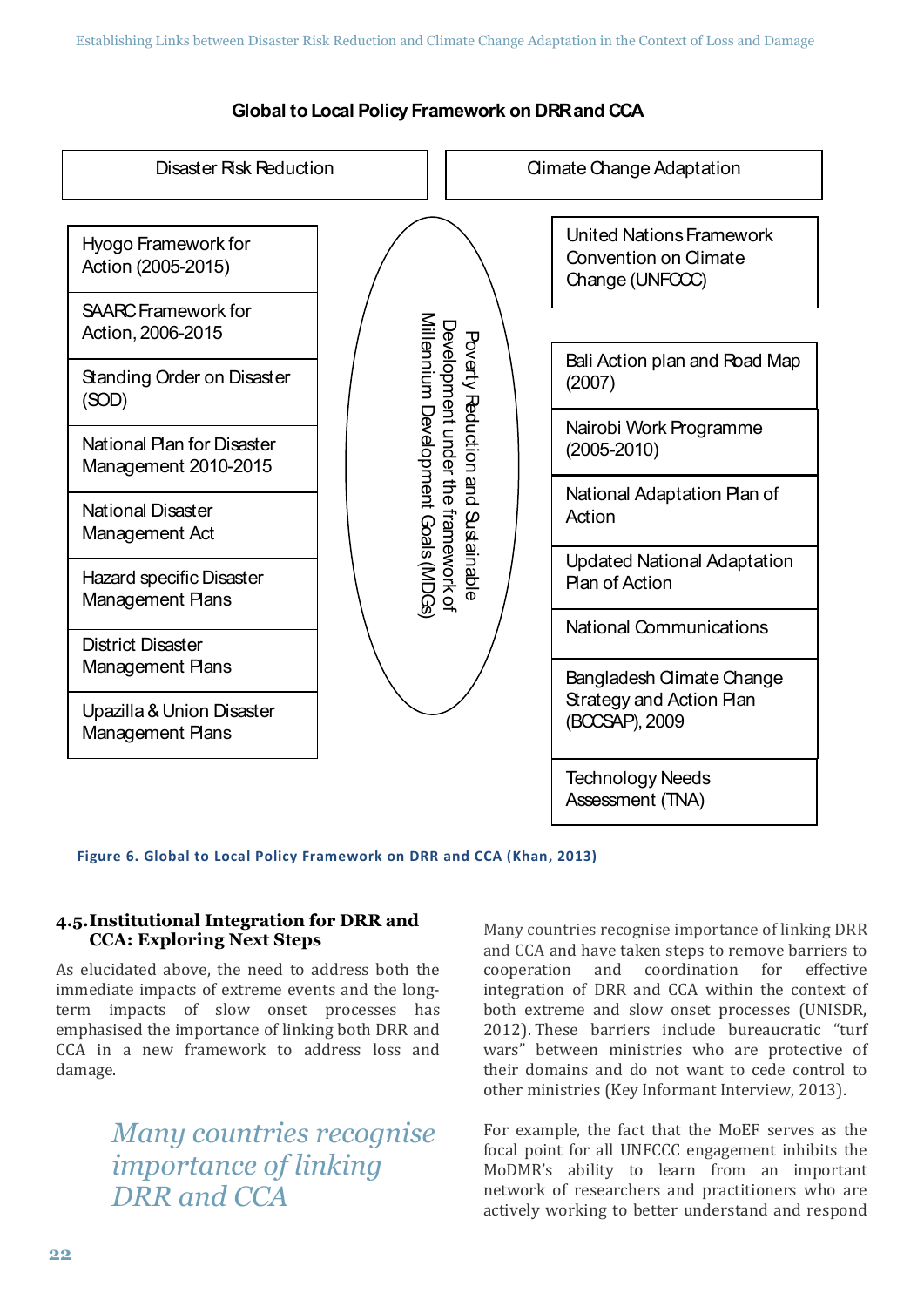

Figure 7. Conceputal Framework on Climate Change Related Policy and Institutions in Bangladesh (Huq and Rabbani, 2011)

to climate change-related extreme events (Ibid).

*Thus it is important that there be an open dialogue between those working in the areas of DRR and CCA*

This is problematic for the CDMP, as it is responsible for developing comprehensive DRR plans that are affected by these evolving issues. Thus it is important that there be an open dialogue between those working in the areas of DRR and CCA. DRR practitioners can learn from those involved in CCA the reverse is also true; the historical experience in implementing DRR strategies could contribute greatly to adaptation, in terms of policy and institutional approaches as well as technical methods and tools (UNISDR, 2009a).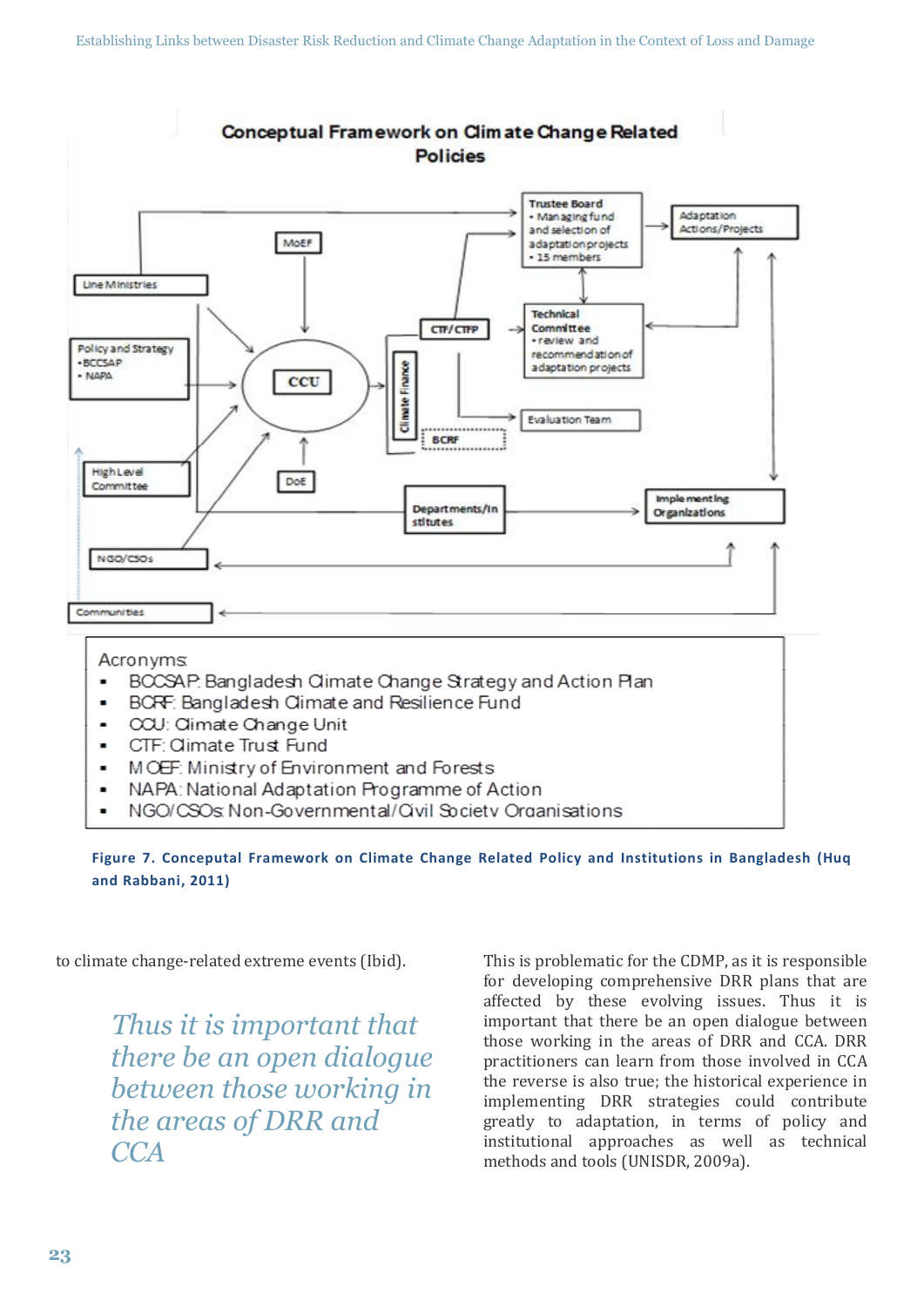*…the absence of effective coordination and integration between DRR and CCA at the national and local levels will make it more difficult to address loss and damage associated with climate change impacts, reduce vulnerability and promote climate resilient development*

There is a desire amongst some – as expressed in high level meetings - to cease the "business as usual" approach of working in "silos" in favour of harmonization and coordination across sectors (Key Informant Interview, 2013). Presently, DRR and CCA are addressing natural, human-induced hazards and climate change impacts within their respective institutional arrangements without realising that both have overlapping interests and approaches to enhance resilience within the context of extreme and slow onset processes. In the long run, the persisting absence of effective coordination and integration between DRR and CCA at the national and local levels will make it more difficult to address loss and damage associated with climate change impacts, reduce vulnerability and promote climate resilient development.

### 5. Addressing Loss and Damage: Recommendations for Practical and Institutional Reform

### 5.1. Recommendations

As a first step, a comprehensive scan of all sectors should be carried out to identify areas that are particularly vulnerable to climate change-related loss and damage in order to get a better picture of the scope and scale of issues that need to be addressed. From there, a follow-up analysis should be undertaken at the sub-national level to determine which departments and/or other government entities are responsible for addressing CCA and DRR issues, and what barriers currently inhibit communication or cooperation between these groups (Birkmann and Teichman, 2010). For example, one major obstacle to effectively integrating DRR and CCA activities is the fact that DRR is mostly undertaken at the local level while CCA strategies are primarily implemented at the national level. This divide is apparent not only between levels of government, but also in the normative framework of each approach as discussed above. To help bridge this normative gap, the GoB should look to existing international tools and standards to facilitate the integration of CCA perspectives into DRR practices (Ireland, 2010).

# *With respect to DRR, efforts should adopt longterm focus to ensure resilience*

Addressing the gap between long- and short-term outlooks will also require substantive reforms to current funding arrangements. With respect to DRR, efforts should adopt long-term focus to ensure resilience. Instead, long-term DRR funding mechanisms should be developed that enable greater cooperation and coordination between humanitarian and development actors (Linnerooth-Bayer et al., 2005).

Finally, to address persisting uncertainties with respect to current and future vulnerability and ensure that evolving socio-economic and ecological trends are accounted for in DRR and CCA planning, the GoB should seek to improve evaluation and monitoring systems. One approach would be to mandate regular vulnerability and risk assessments so that that changing vulnerabilities across time and space are captured, enabling the replacement of short-term fixes with long-term adaptive strategies (Mitchell et al., 2010). Additionally, through downscaled data and more dynamic vulnerability assessments, monitoring and evaluation efforts should place a greater emphasis on determining the extent to which DRR is effectively promoting adaptive capacity (Nishat et al., 2013).

The above recommendations demonstrate scope for embedding national focal points for both DRR and CCA in institutions dedicated to development planning. Beyond this, there is also potential for connecting this work with the international agenda on climate change. While DRR has a set of internationally agreed upon goals, it is implemented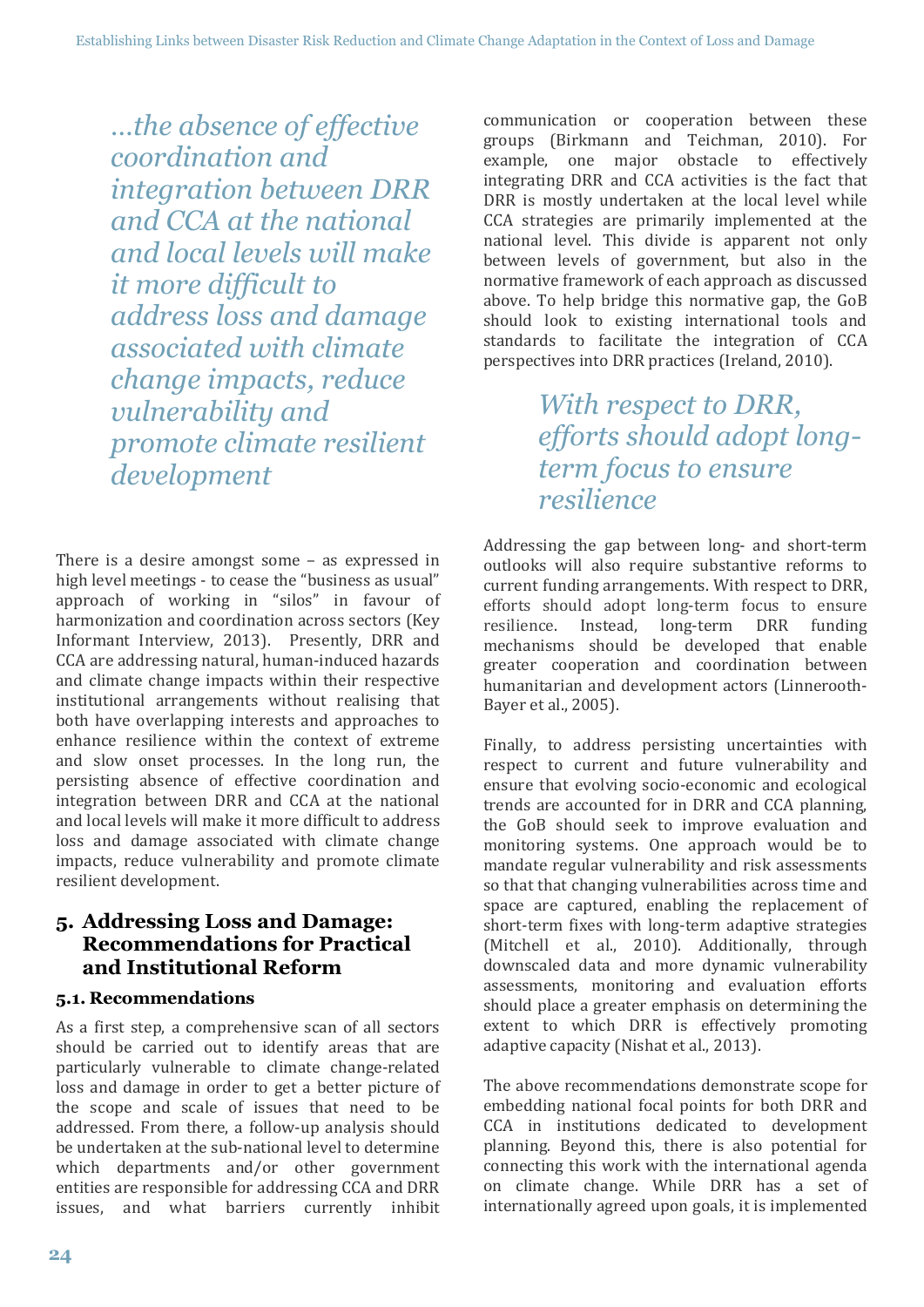at the national – and especially sub-national – levels (Schipper and Pelling, 2006). In contrast, climate change policy is based on a legally binding convention within a global framework of cooperation (Ibid). Within this framework of international cooperation on climate change issues, the institutions and agendas that guide DRR at the national level could be used to support work on CCA (Ibid). In the context of Bangladesh, there are a number of actions that could be taken to facilitate greater linkages between these two frameworks at the national level as outlined below.

#### 5.2.Institutional and Approaches to Address Loss and Damage in Bangladesh

The multi-faceted discussions on loss and damage that have emerged at UNFCCC climate change negotiations, expert meetings, and regional workshops as well as an increasing number of case studies on the ground, point to a need for new institutional arrangements to address loss and damage at the national level (Key Informant Interview, 2013). In the Bangladesh context, however, individual ministries and departments are currently working to implement sectoral DRR and CCA programmes, an approach that can discourage cross-sectoral cooperation and coordination (Ibid). To facilitate a more integrated approach, this paper recommends that a separate policy unit be created at the Ministry of Planning to mainstream DRR and CCA into – and address loss and damage within – national policy processes.

> *To provide knowledge and expertise during planning and implementation, this body would be supported by technical bodies in the MoDMR and the MoEF*

The MoP has the mandate to integrate planning initiatives between sectors that are essential to the sustainable development of the country. Accordingly, the proposed policy body would instigate cross-sectoral integration at the planning level to address loss and damage as an emerging issue. To provide knowledge and expertise during the planning and implementation phases this body would in turn be supported by technical bodies in both the MoDMR and the MoEF. This new institutional arrangement to integrate CCA and DRR approaches to address loss and damage in Bangladesh (Figure 8) could be operationalised without significant structural changes in the present system.

The policy unit, which will have direct communication linkages with the relevant technical departments and the bodies under the MoDMR and MoEF, will be responsible for strategy development and coordination with other ministries and departments to facilitate the creation of programmes and policies that address loss and damage across a range of sectors. Loss and damage focal points at different ministries could be coordinated by the MoDMR and MoEF, respectively, with technical support from the proposed departmental bodies.

> *…a new mechanism will require a broader transition to a comprehensive coordinated approach to developing and implementing policy*

In practical terms, effective implementation of the proposed institutional framework to integrate DRR and CCA for addressing loss and damage will require financial, technical and capacity building support. The BCCRF could play a pivotal role by dedicating a certain percentage of total funding capital (around 10 percent) to operationalise the proposed institutional framework. This new mechanism will also require a broader transition in policy development and implementation from a sectoral approach to a comprehensive coordinated approach to developing and implementing policy. To this end, there are a number of additional steps that could be taken to compliment the above recommendations, including:

1. Allocate dedicated funding from national funding entities – the BCCTF and the BCCRF – for operationalising the proposed institutional framework;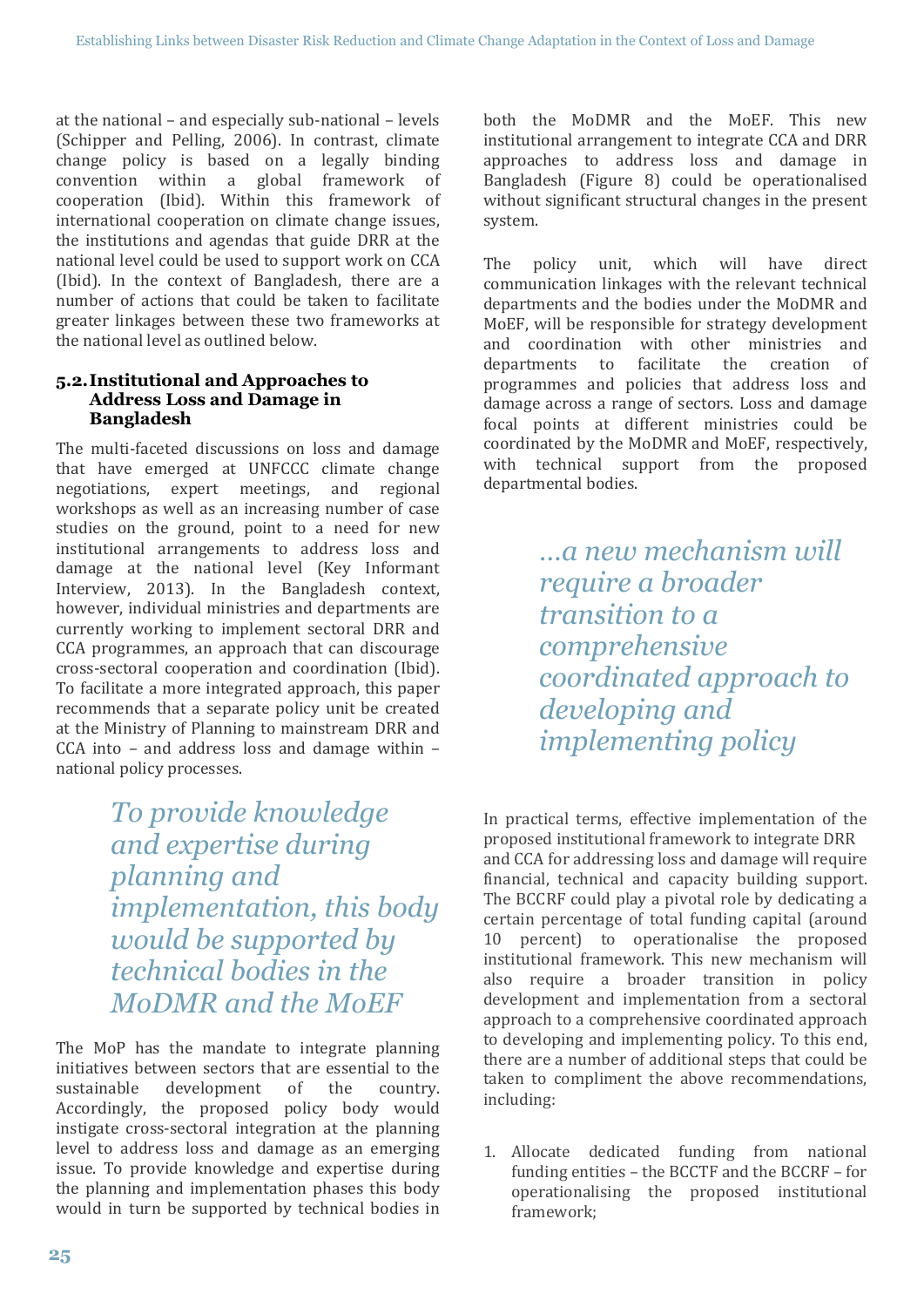

Figure 8. Proposed Institutional Set-up for Addressing Loss and Damage Associated with the Impacts of Climate Change in Bangladesh (Khan, 2013)

- 2. Create a network of DRR and CCA stakeholders at the national and local levels, including vulnerable communities, to share knowledge and experience to address loss and damage;
- 3. Develop a common agenda for planning and implementation, in cooperation with relevant stakeholders in both the DRR and CCA communities; and
- 4. Develop arrangements to share power in the planning and development of CCA and DRR activities among stakeholders at different levels of government.

Ultimately, for an institutional and policy framework that integrates DRR and CCA to be successful, a broader paradigm shift is needed in terms of how those responsible for developing and implementing these activities think. Additionally, while the MoDRM and the MoEF will continue to have influence over the direction of DRR and CCA policies, both will need to cede a certain amount of decisionmaking authority to the MoP – a change that may be difficult for both parties

## 6. Conclusion

Since the issue of loss and damage was first acknowledged in the Bali Action Plan of 2007 (UNFCCC, 2008), interest in this emerging subject has successfully pushed it up the international agenda at recent climate change negotiations. The establishment of a UNFCCC work programme to explore approaches for assessing and addressing

this issue in vulnerable, developing countries is a testament to the increasing international salience of this subject.

> *…international discussions on this subject must eventually translate into concrete and practical approaches on the ground*

However, as loss and damage is incurred at the national and local levels, international discussions on this subject must eventually translate into concrete and practical approaches on the ground, where they are most needed. While CCA policies, plans, and programmes are evolving at an encouraging rate, it is now clear that some climate change impacts are – and will continue to be – beyond adaptation. To address the inevitable loss and damage that will result from climate changerelated extreme events and slow-onset processes in a comprehensive and coordinated way, national governments should seek to explore how the practice and theory of CCA can learn from DRR, and vice versa.

At present, there are a number of areas where DRR and CCA naturally converge. In their respective efforts to reduce exposure to hazards and decrease vulnerability to long-term climatic changes, DRR and CCA both benefit from livelihood diversification and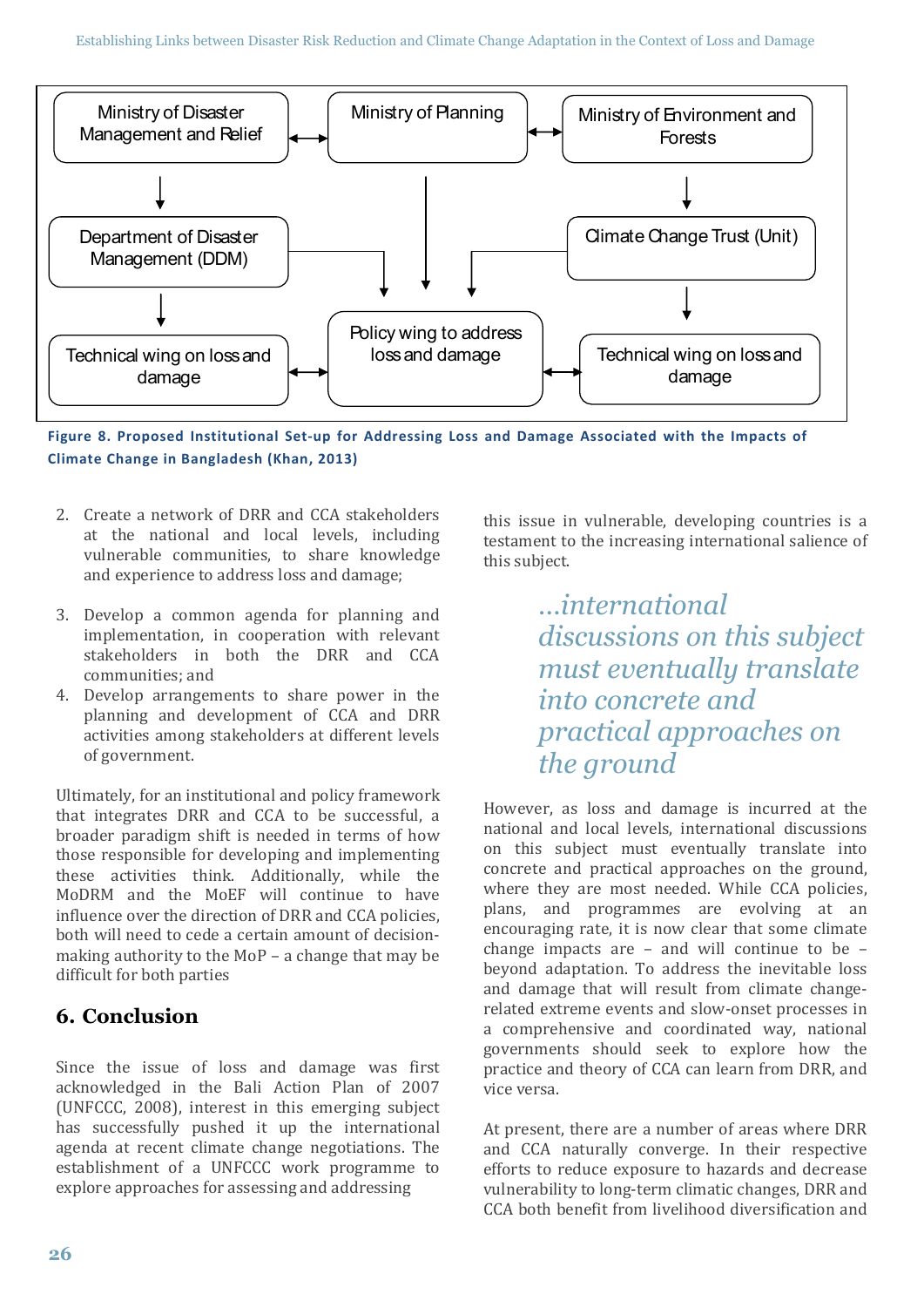improved resource management practices that increase the food security of at-risk populations. Additionally, both have an interest in minimising loss and damages incurred through extreme weather events that are – through short-term climate variability or more profound, slow onset processes – influenced by climate change. The incorporation of DRR expertise in implementation could help to increase the pace at which CCA efforts move from planning to action. Meanwhile, DRR can also learn from the long-term perspectives of CCA in order to ensure that DRR activities align with shifting climatic realities, and not just historical experience.

> *Overcoming these institutional silos, and ensuring that the knowledge and expertise of CCA and DRR have the opportunity to explore complimentary approaches, is a gap that must be addressed*

In the national context of Bangladesh, many of the advantages that greater collaboration between these two fields might yield are hindered by rigid institutional barriers. While each has a relatively well established institutional and policy framework, the bureaucratic demarcation of responsibility for CCA and DRR – housed within the MoEF and MoDMR, respectively – discourages cross-sectoral cooperation. This prevents collaboration on policies, programmes, and other activities where substantial overlap exists, wasting human and material resources and increasing the complexity arrangements to address issues of mutual concern. Overcoming these institutional silos, and ensuring that the knowledge and expertise of CCA and DRR have the opportunity to explore complimentary approaches, is a gap that must be addressed if either field is to be more effective in addressing climate change-related loss and damage in Bangladesh.

To facilitate greater collaboration between relevant CCA and DRR entities within the MoEF and MoDMR, this paper proposes the creation of a new Loss and Damage Policy Unit housed within the MoP to coordinate and streamline policy and planning between these two sectors. With the assistance of select technical bodies within both the MoEF and MoDMR, this body, with the financial backing of Bangladesh's two major climate funds (BCCTF and the BCCRF), would coordinate the development and implementation of new policies and programmes to address loss and damage. This process would be carried out not only with the input and support of the MoEF and MoDMR, but would also seek to secure feedback from international, regional and local levels, integrating the expertise of development and humanitarian practitioners, and the knowledge of local and indigenous populations. While bridging the normative gaps that exist in the theory and practice of CCA and DRR will take a sustained and mutual effort, the proposed institutional restructuring is an important first step in addressing existing overlaps in how both areas are carried out in Bangladesh. To effectively address climate change-related loss and damage at the national level, efficiency and expedience demand the adoption of a more collaborative and cooperative approach.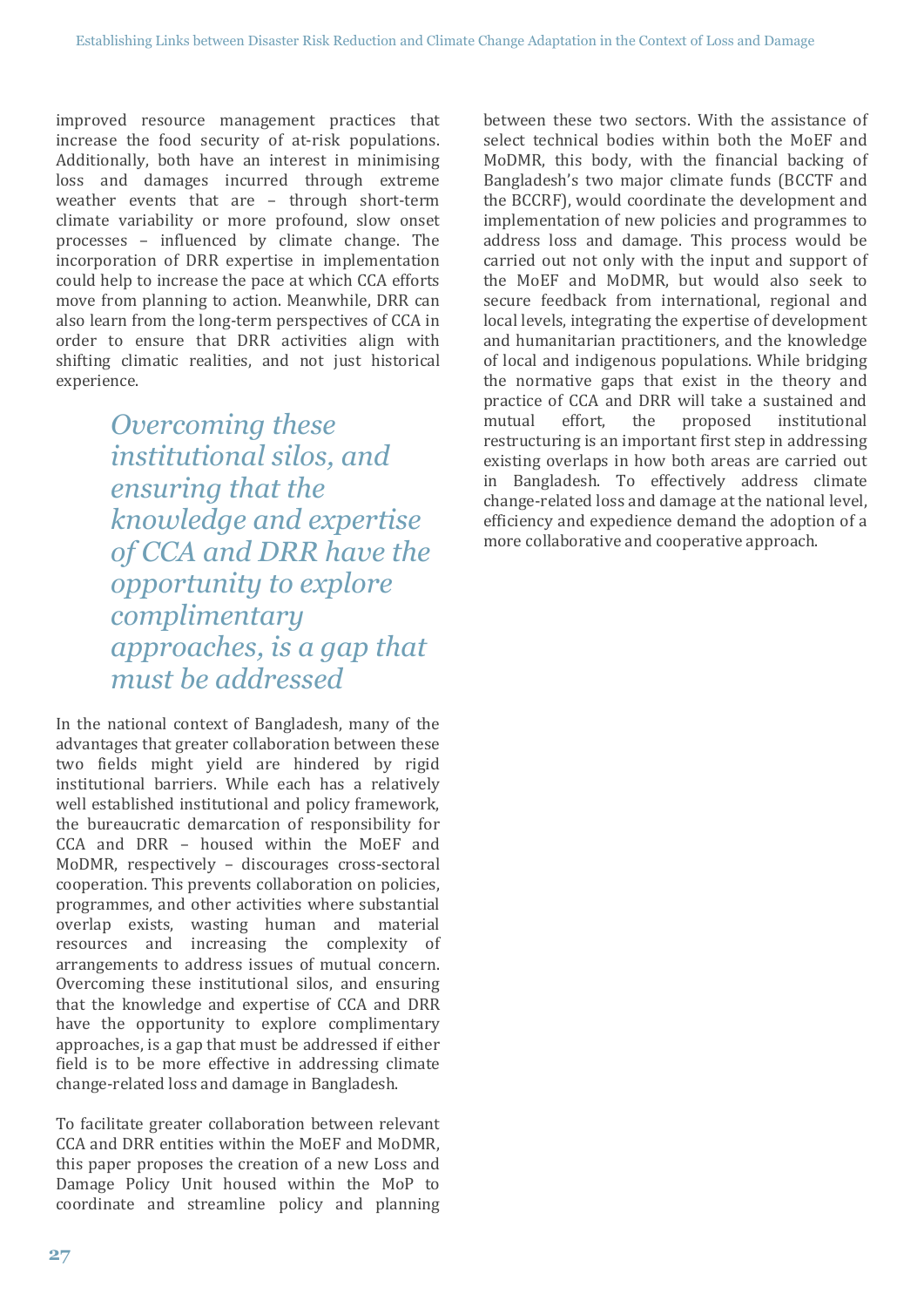## References

- Adger, N. (2003). Social Capital, Collective Action, and Adaptation to Climate Change. *Economic Geography*, 79(4): 387-404.
- Adger, N. and P. M. Kelly (1999). Social vulnerability to climate change and the architecture of entitlements. *Mitigation and Adaptation Strategies to Global Change* 4: 253-256.
- Adger, N., Dessai, S., Goulden, M. Hulme, M., Lorenzoni, I.,Nelson, D. R., Naess, L. O., Wolf, J., and A. Wreford (2009). Are there social limits to adaptation to climate change? *Climatic Change*, 93(3-4): 335-354.
- Alam, K., Shamsuddoha, M., Tanner, T., Sultana, M., Huq, M. J. and S.S. Kabir (2011). Political Economy of Climate Resilient Development in Bangladesh, *IDS Bulletin*  42(3): 52-61.
- Birkmann, J. (2010). Global disaster response and reconstruction: stabilization versus destabilization challenges of the global disaster response to reduce vulnerability and risk following disasters. In: A. Doelemeyer, J. Zimmer, and G. Tetzlaff (eds.) *Risk and planet earth—natural hazards, vulnerability, integrated adaptation strategies*. Stuttgart, Germany: Schweizerbart.
- Birkmann, J. and K. von Teichman (2010). Integrating disaster risk reduction and climate change adaptation: key challenges – scales, knowledge and norms. *Sustainability Science* 5(2):171-184.
- Buckle, P., Birkmann, J., Renaud, F., Setiadi, N., Sinh, B.T. and Sunarto (2010). Introduction: Challenges in DRR and CCA in South and Southeast Asia. In: Setiadi, N., Birkmann, J. and P. Buckle (eds.) *Disaster Risk Reduction and Climate Change Adaptation: Case Studies from South and Southeast Asia*. Bonn:UNU-EHS. [online] Available at: <http://www.ihdp.unu.edu/file/get/8334.pdf#page=1 04 [Accessed 24 January 2013].
- Birkmann, J. et al. (2009). Addressing the Challenge: Recommendations and Quality Criteria for
- Linking Disaster Risk Reduction and Climate Change Adaptation. In: J. Birkmann, G. Tetzlaff, K-O. Zentel(eds.) *DKKV Publication Series 38*. Bonn: German Committee for Disaster Reduction.
- Cannon, T. (2000). Vulnerability analysis and disasters. In: Parker, D.J., (ed.). *Floods.* London: Routledge.
- Davies, M., Guenther, B., Leavy, J., Mitchell, T. and T. Tanner (2009). Climate Change Adaptation, Disaster Risk Reduction and Social Protection: Complementary Roles in Agriculture and Rural Growth?. *IDS Working Papers* 320: 1-37.
- De Soto, H. (2010). Rebuilding after Disasters. In G. Lizarralde, C. Johnson, and C. H. Davidson. *Rebuilding after disasters: From emergency to sustainability*. London: Taylor and Francis.
- Gaillard, J. C. (2007). Resilience of traditional societies in facing natural hazards. *Disaster Prevention and Management* 16(4): 522–544.
- Gaillard, J. C. and J. Mercer (2013). From knowledge to action: Bridging gaps in disaster risk reduction. *Progress in Human Geography* 37(1): 93-114.
- Government of Bangladesh (GoB) (2005). *National Adaptation Programme of Action.* Dhaka: Ministry of Environment and Forests, Government of Bangladesh.
- Government of Bangladesh (GoB) (2007). *Bangladesh Vision 2021*. Dhaka: Centre for Policy Dialogue.
- Government of Bangladesh (GoB) (2008). *Cyclone Sidr in Bangladesh: Damage, loss and needs assessment for disaster recovery and reconstruction*. Dhaka: Government of Bangladesh.
- Government of Bangladesh (GoB) (2009). *Bangladesh Climate Change Strategy and Action Plan 2009*. Dhaka: Ministry of Environment and Forests, Government of Bangladesh.
- Government of Bangladesh (GoB) (2010a). *National Plan for Disaster Management (2010-2015).* Dhaka: Disaster Management Bureau, Government of Bangladesh.
- Government of Bangladesh (GoB) (2010b). *Standing Order on Disasters*. Dhaka: Disaster Management Bureau, Government of Bangladesh.
- Government of Bangladesh (GoB) (2011). *Sixth Five Year Plan: FY 2011 – FY 2015. Accelerating Growth and Reducing Poverty*. Dhaka: Planning Commmission, Government of Bangladesh.
- Government of Bangladesh (GoB) (2012). *National Disaster Management Act*. Dhaka: Ministry of Disaster Management and Relief.
- Huq, S and G. Rabbani (2011). Climate Change and Bangladesh: Policy and Institutional development to reduce vulnerability. *Journal of Bangladesh Studies* 13 :1-10.
- Huq, S. and E. Roberts (forthcoming). Coming Full Circle: The History of Loss and Damage in the UNFCCC Process. Submitted to: International Journal of Climate Warming.
- Intergovernmental Panel on Climate Change (IPCC) (2007). *Summary for Policymakers.* In: S. Solomon, D. Qin, M. Manning, Z. Chen, M. Marquis, K. B. Averyt (eds). *Climate Change 2007: The Physical Science Basis. Contribution of Working Group I to the Fourth Assessment Report of the Intergovernmental Panel on Climate Change* (IPCC)*.* Cambridge: Cambridge University Press.
- Intergovernmental Panel on Climate Change (IPCC) (2012). Managing the risks of extreme events and disasters to advance climate change adaptation [online] Available at: <https://www.ipcc.ch/pdf/specialreports/srex/SREX\_Full\_Report.pdf> [Accessed on 25 January, 2013]
- Ireland, P. (2010). Climate change adaptation and disaster risk reduction: Contested spaces and emerging opportunities in development theory and practice. Climate and Development, 2(4): 332-345.
- Key Informant from the Ministry of Environment and Forests. Interviewed by: Roberts, E. (15th January 2013).
- Khan, S. M. M., Huq, S., and M. Shamsuddoha (2012). The Bangladesh National Climate Funds: A brief history and description of the Bangladesh Climate Change Trust Fund and the Bangladesh Climate Change Resilience Fund. LDC Paper Series. London: International Institute for Environment and Development.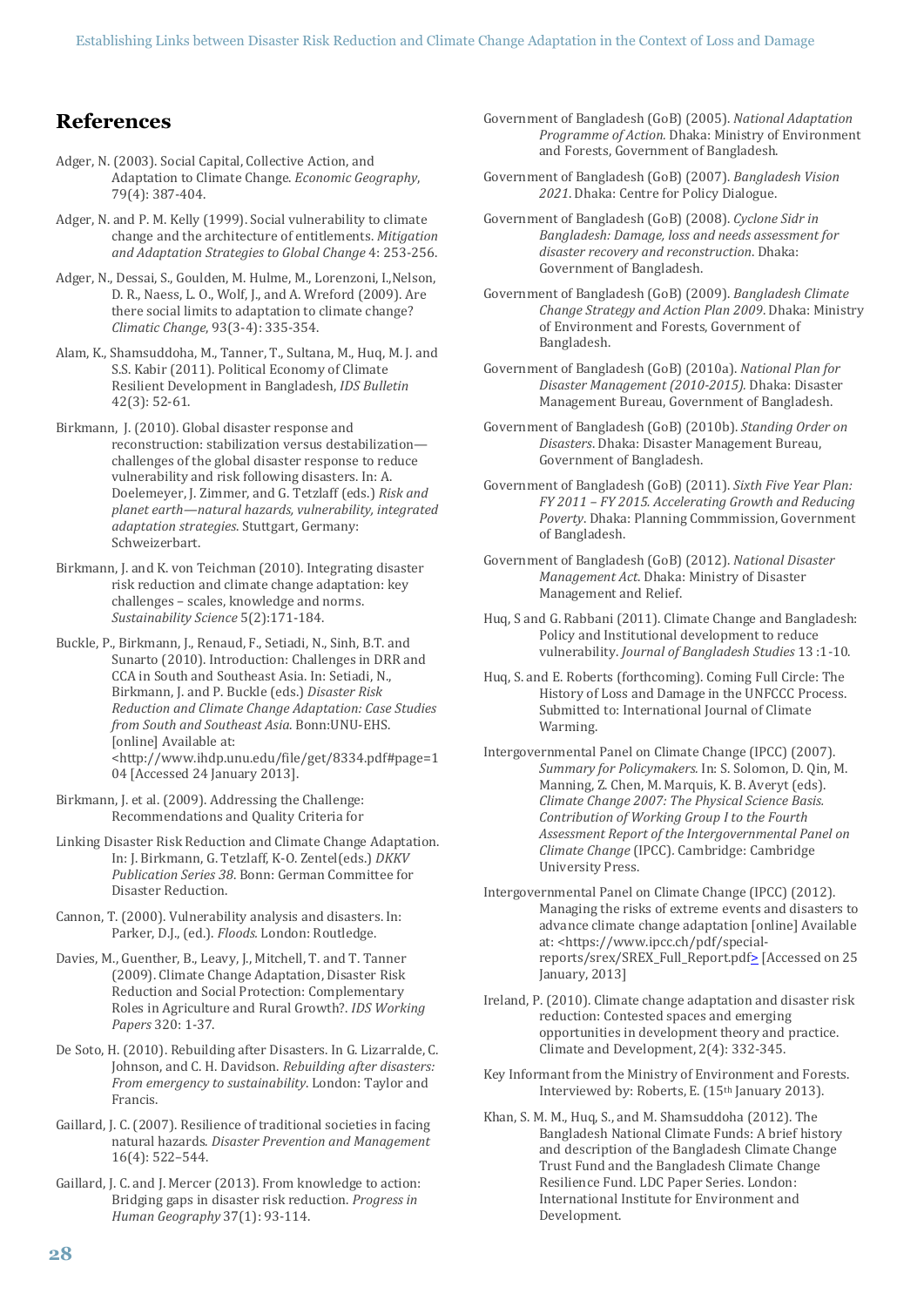- Kuntjoro, I.A. and M. Caballero-Anthony (2010). Disaster Risk Reduction (DRR): Reducing Human Vulnerabilities to Natural Disasters. [Online] Available at: <http://www.rsis.edu.sg/nts/HTML-Newsletter/Alert/pdf/NTS\_Alert\_sept\_1001.pdf> [Accessed 25 January 2013].
- Lavell, A., Oppenheimer, M., Diop, C., Hess, J., Lempert, R., Li, J., Muir-Wood, R. and S. Myeong (2012). Climate change: New dimensions in disaster risk, exposure, vulnerability, and resilience. In: Field, C.B., Barros, V., Stocker, T.F., Qin, D., Dokken, D.J., Ebi, K.L., Mastrandrea, M.D., Mach, K.J., Plattner, G.-K., Allen, S.K., Tignor, M. (eds.) *A Special Report of Working Groups I and II of the Intergovernmental Panel on Climate Change (IPCC*). Cambridge and New York: Cambridge University Press.
- Lewis, J. (1999). *Development in disaster-prone places: Studies of vulnerability*. London: Intermediate Technology Publications.
- Linnerooth-Bayer, J., Mechler, R., and G. Pflug (2005). Refocusing Disaster Aid. *Science* 309(5737): 1044-1046.
- Maplecroft (2010). *Big economies of the future - Bangladesh, India, Philippines, Vietnam and Pakistan - most at risk from climate change* [online]. Available at: *.* <http://maplecroft.com/about/news/ccvi.html> [Accessed 7 August 2012].
- Mercer, J. (2010). Disaster risk reduction or climate change adaptation: Are we reinventing the wheel? *Journal of International Development*, 22: 247–264.
- Mitchell, T., and M. Van Aalst (2008). Convergence of disaster risk reduction and climate change adaptation. Sussex, UK: Institute of Development Studies, University of Sussex.
- Mitchell, T., Van Aalst, M. and P. S. Villanueva (2010). Assessing Progress on Integrating Disaster Risk
- Reduction and Climate Change Adaptation in Development Processes. Strengthening Climate Resilience Discussion Paper 2. Sussex, UK: Institute of Development Studies, University of Sussex.
- Nishat, A., Mukherjee, N., Roberts E. and A. Hasemann (2013). *A Range of Approaches to Address Loss and Damage from Climate Change Impacts in Bangladesh*. Dhaka: International Centre for Climate Change and Development
- Reid, H., Ampomah, G., Prera, M. I. O., Rabbani, G. and S. Zvigadza (2012). Southern voices on climate policy choices: Analysis of and lessons learned from civil society advocacy on climate change. London: International Institute for Environment and Development.
- Satterthwaite, D. (2011). Why is community action needed for disaster risk reduction and climate change adaptation?. *Environment and Urbanization Brief*. London: International Institute for Environment and Development.
- Schipper, L. (2009). Meeting at the crossroads? Exploring the linkages between climate change adaptation and disaster risk reduction. *Climate and Development*  1(1):16-30.
- Schipper, L. and M. Pelling (2006). Disaster risk, climate change and international development: scope for and challenges to integration. *Disasters,* 30(1):19-38.
- Smith, K. (2013). *Environmental Hazards: Assessing Risk and Reducing Disaster*. 6th ed. London: Routledge.
- Tearfund (2008). *Linking climate change adaptation and disaster risk reduction*. London: Tearfund.
- Thomalla, F., Downing, T., Spanger-Springfield, E., Han, G., and J. Rockstrom (2006). Reducing hazard vulnerability: Towards a common approach between disaster risk reduction and climate adaptation. *Disasters* 30(1): 39– 48.
- Transparency International Bangladesh (n.d.) (2013). Fact Sheet on CFG in Bangladesh [online] Available at: <http://www.tibangladesh.org/CFG/Fact%20Sheet%20\_CFG\_TIB.pdf > [Accessed on 25 January 2013].
- Turnbull, M., Sterrett, C. L. and A. Hilleboe (2013). Towards resilience: A guide to disaster risk reduction and climate change adaptation. Warwickshire, UK: Practical Action Publishing.
- Twigg, J. (2004). Disaster risk reduction: mitigation and preparedness in development and emergency programming. *Good Practice Review* 9. London: Overseas Development Institute Humanitarian Practice Network.
- United Nations (UN) (1992). United Nations Framework Convention on Climate Change. *The United Nations Conference on Environment and Development*. Rio de Janeiro: United Nations.
- United Nations Framework Convention on Climate Change (UNFCCC). (2006). *Technologies for Adaptation to Climate Change*. Bonn: UNFCCC.
- United Nations Framework Convention on Climate Change (UNFCCC). (2008). Report of the Conference of the Parties on its thirteenth sessio, held in Bali from 3 to December 2007. Addenum: Part Two: Action taken by the Conference of the Parties at its thirteenth session. FCCC/CP/2007/6/Add.1.
- United Nations Framework Convention on Climate (UNFCCC). (2011a) Report of the Conference of the Parties on its sixteenth session, held in Cancun from 29 November to 10 December 2010; Addendum: Part Two: Action taken by the Conference of the Parties at its sixteenth session. FCCC /CP/2010/7/Add.1.
- United Nations Framework Convention on Climate Change (UNFCCC). (2011b). Report of the Subsidiary Body for Implementation on its thirty-fourth session, held in Bonn from 6 to 17 June 2011. FCCC/SBI/2011/7.
- United Nations Framework Convention on Climate Change (UNFCCC). (2012). A literature review on the topics in the context of thematic area 2 of the work programme on loss and damage: a range of approaches to address loss and damage associated with the adverse effects of climate change. FCCC /SBI/2012/INF.14.
- United Nations Framework Convention on Climate Change (UNFCCC). (2013). Report of the Conference of the Parties on its eighteenth session, held in Doha from 26 November to 8 December 2012; Addendum: Part Two: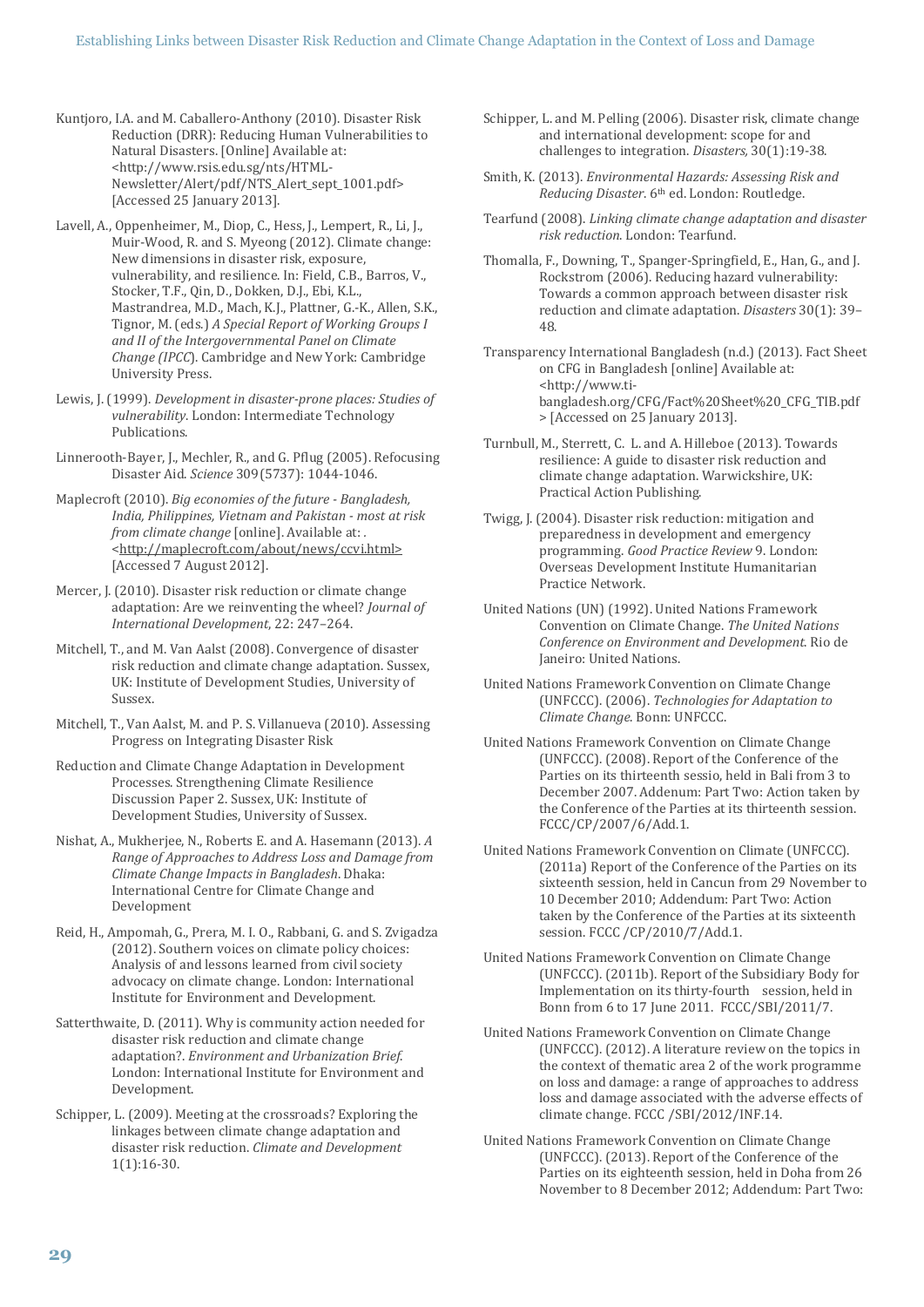Action taken by the Conference of the Parties at its eighteenth session. FCCC/CP/2012/8/Add.1

- United Nations International Strategy for Risk Reduction (UNISDR). (2007) Hyogo Framework for Action 2005- 2015: Building the Resilience of Nations and Communities to Disasters. [online] Available at: <http://www.unisdr.org/we/inform/publications/10 37> [Accessed 25 January 2013].
- United Nations International Strategy for Risk Reduction (UNISDR). (2009a). Adaptation to climate change by reducing disaster risk: Country practices and Lessons. *Briefing Note 2.* [online] Available at: <http://www.preventionweb.net/files/11775\_UNISD RBriefingAdaptationtoClimateCh.pdf [Accessed 25 January 2013].
- United Nations International Strategy for Risk Reduction. (UNISDR) (2009b). UNISDR Terminology on Disaster Risk Reduction. [online] Available at: <http://www.unisdr.org/files/7817\_UNISDRTerminol ogyEnglish.pdf> [Accessed 25 January 2013].
- United Nations International Strategy for Risk Reduction (UNISDR). (2013). Towards a Post-2015 Framework for Disaster Risk Reduction. [online] Available at: <http://www.unisdr.org/files/25129\_towardsapost20 15frameworkfordisaste.pdf> [Accessed 25 Januarly 2013].
- Warner, K, van der Geest, K., Kreft, S., Huq, S., Harmeling, S., Koenke., K. and A. de Sherbinin (2012). Evidence from the frontlines of climate change: Loss and damage to communities despite coping and adaptation. Loss and Damage in Vulnerable Countries Initiative. Policy Report. Report No. 9. Bonn: United Nations University Institute for Environment and Human Security (UNU-EHS).
- Wisner, B., Blaikie, P., Cannon, T. and I. Davis (2004). *At risk: Natural hazards, People's Vulnerability and Disasters*. London: Routledge.
- World Bank (2012). *Turn down the heat: Why a 4°C warmer world must be avoided* [online] Available at: <http://climatechange.worldbank.org/sites/default/fi les/Turn\_Down\_the\_heat\_Why\_a\_4\_degree\_centrigrade \_warmer\_world\_must\_be\_avoided.pdf> [Accessed on 30 January, 2013].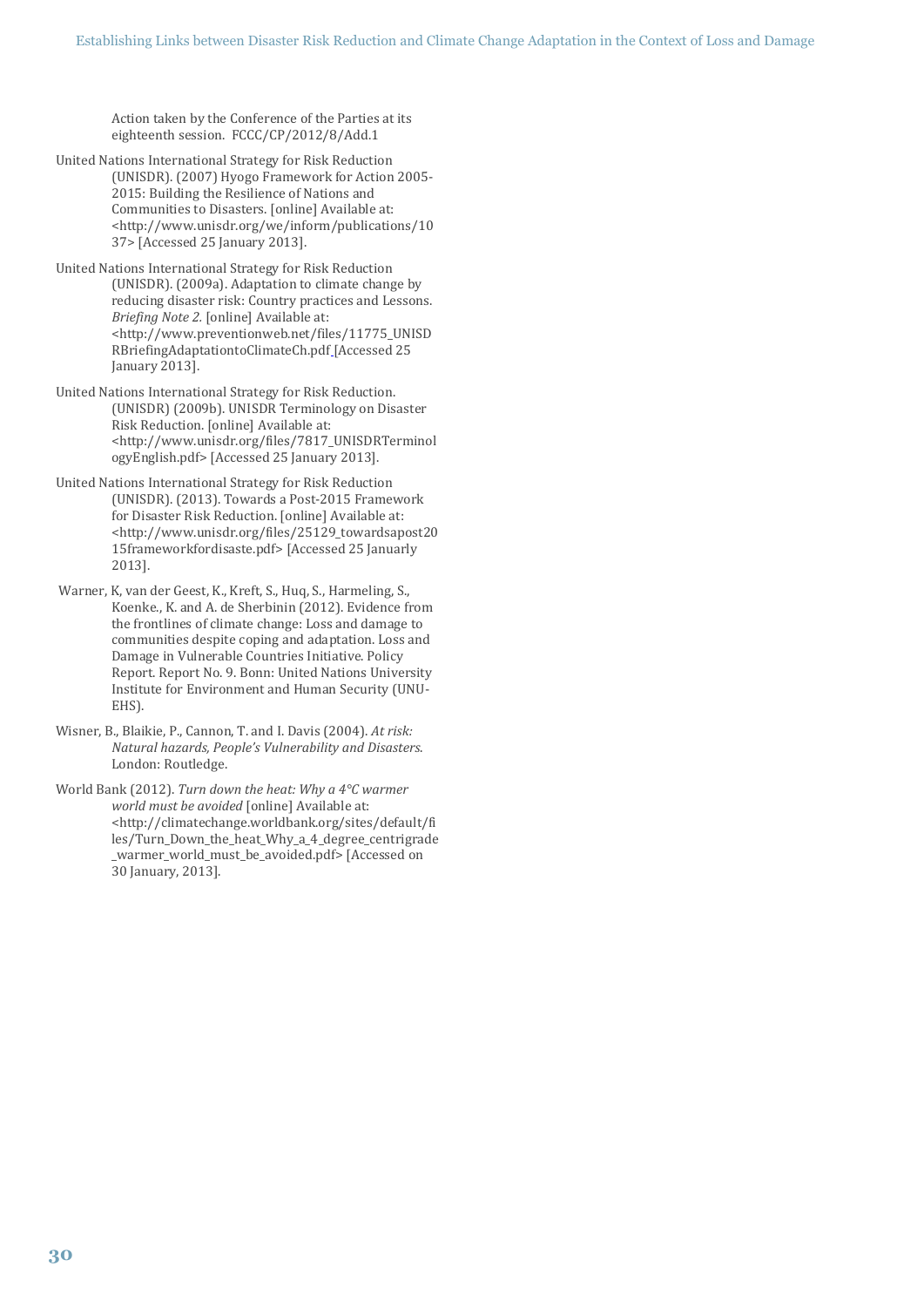Establishing Links between Disaster Risk Reduction and Climate Change Adaptation in the Context of Loss and Damage